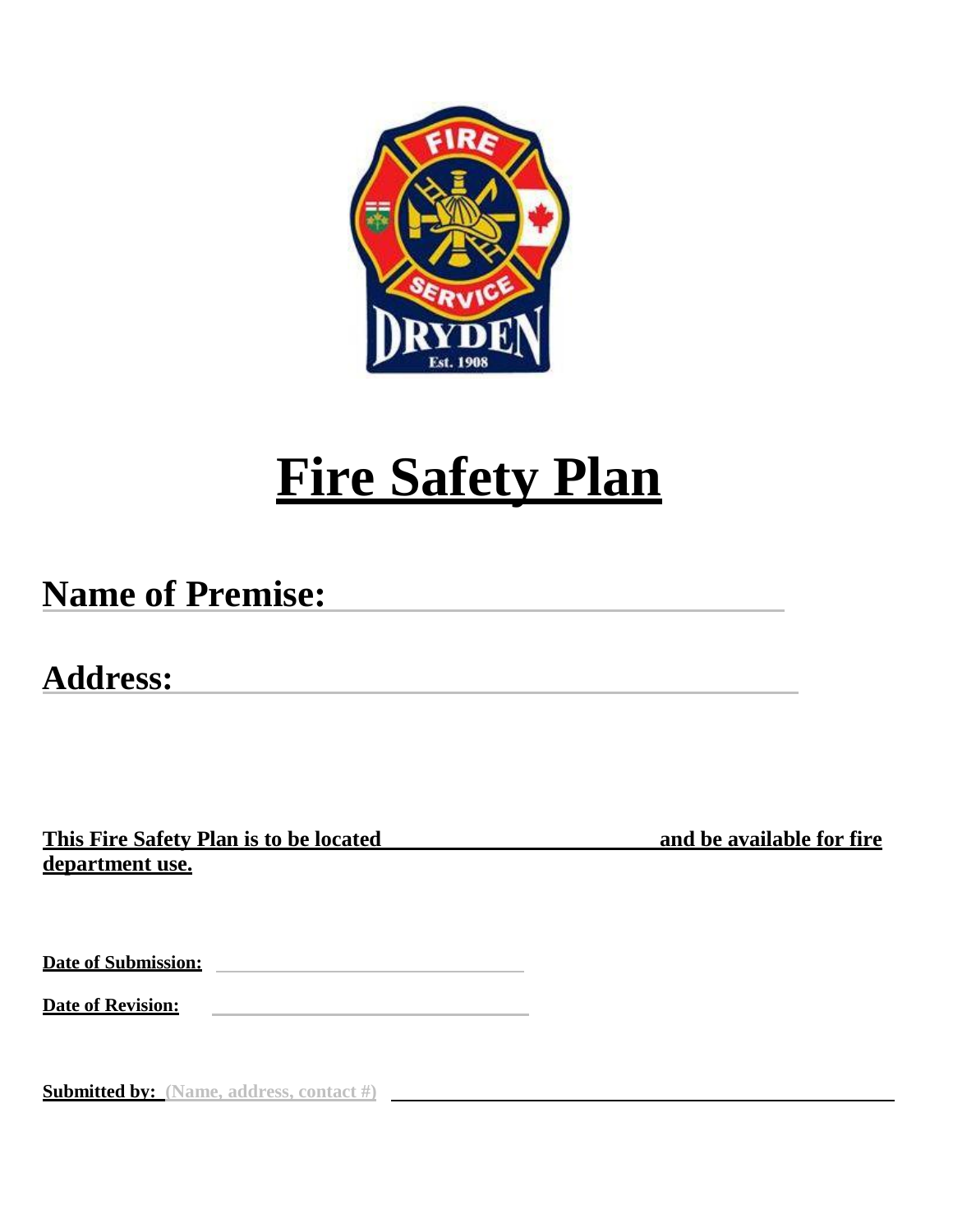#### **Purpose of the Fire Safety Plan**

A Fire Safety Plan is designed by the building owner to identify the actions that should be taken by the occupants and building management in the event of a fire or similar emergency situation. In addition, actions are identified which must be implemented and documented, where required, in order to maintain fire protection systems and assist in the prevention of fire on the premises. The Fire Safety Plan therefore covers fire prevention, evacuation and emergency response.

A copy of this plan is to be made available to all supervisory staff and employees. All recipients of this plan are required to study the procedures outlined and be prepared to follow these procedures in case of fire or any other emergency.

*This Fire Safety Plan Template has been created to assist building owners and supervisory staff in preparing a Fire Safety Plan, to achieve compliance with the Ontario Fire Code. Please use the enclosed information as a guide only and customize the information to reflect your property and existing fire protection systems installed and existing fire hazards.*

#### *The document must be customized to fit the requirements of your building. Plans that are not customized to be site specific will not be approved.*

*Should you require assistance while preparing your plan, please call the Fire Prevention Division at 807-223-1176*.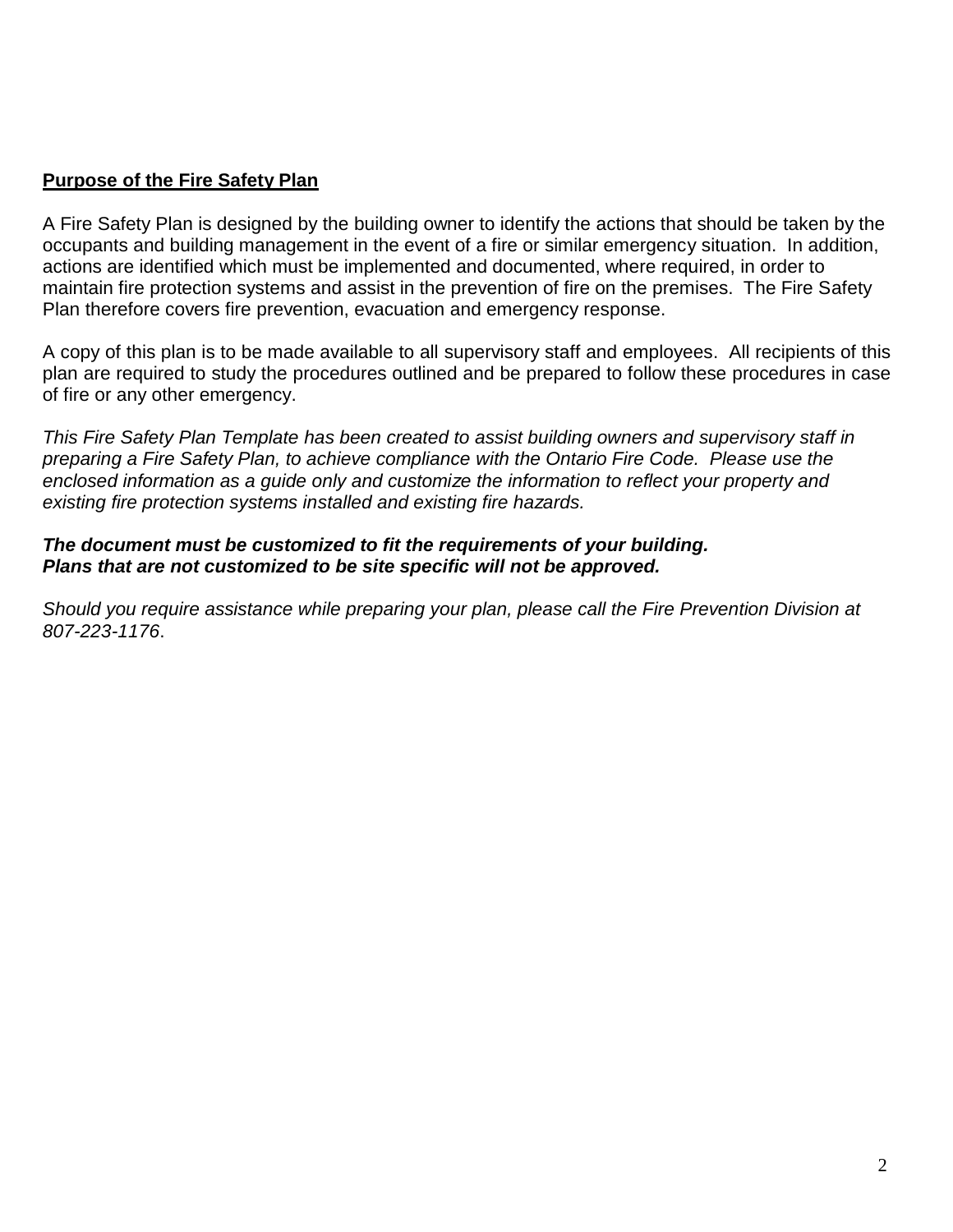#### *Objectives of the Fire Safety Plan*

A Fire Safety Plan is a detailed document designed to deal with all aspects of fire safety relating to a specific building or property. The document is intended to be a reference manual outlining the fire safety practices to be routinely used.

#### *Fire Prevention and Control*

To prevent the occurrence of the fire through the control of fire hazards and the proper maintenance of the building safety systems and facilities, establish procedures that will maximize the probability of controlling and extinguishing a fire in the safest and most efficient manner.

#### *Occupant Safety*

To establish a systematic method including Emergency Procedures for safe and orderly evacuation of the building in the case of a fire or other emergency and training for responsible supervisory staff.

#### *Responsibility for the Fire Safety Plan*

The owner is responsible for ensuring that the plan is correct and complete and that it is implemented and maintained in order to achieve the above purpose and objectives.

The Ontario Fire Code Division A, Article 1.2.1.2.defines "OWNER" as……. Any person, firm or corporation having control over any portion of the building or property under

consideration and includes the persons in the building property.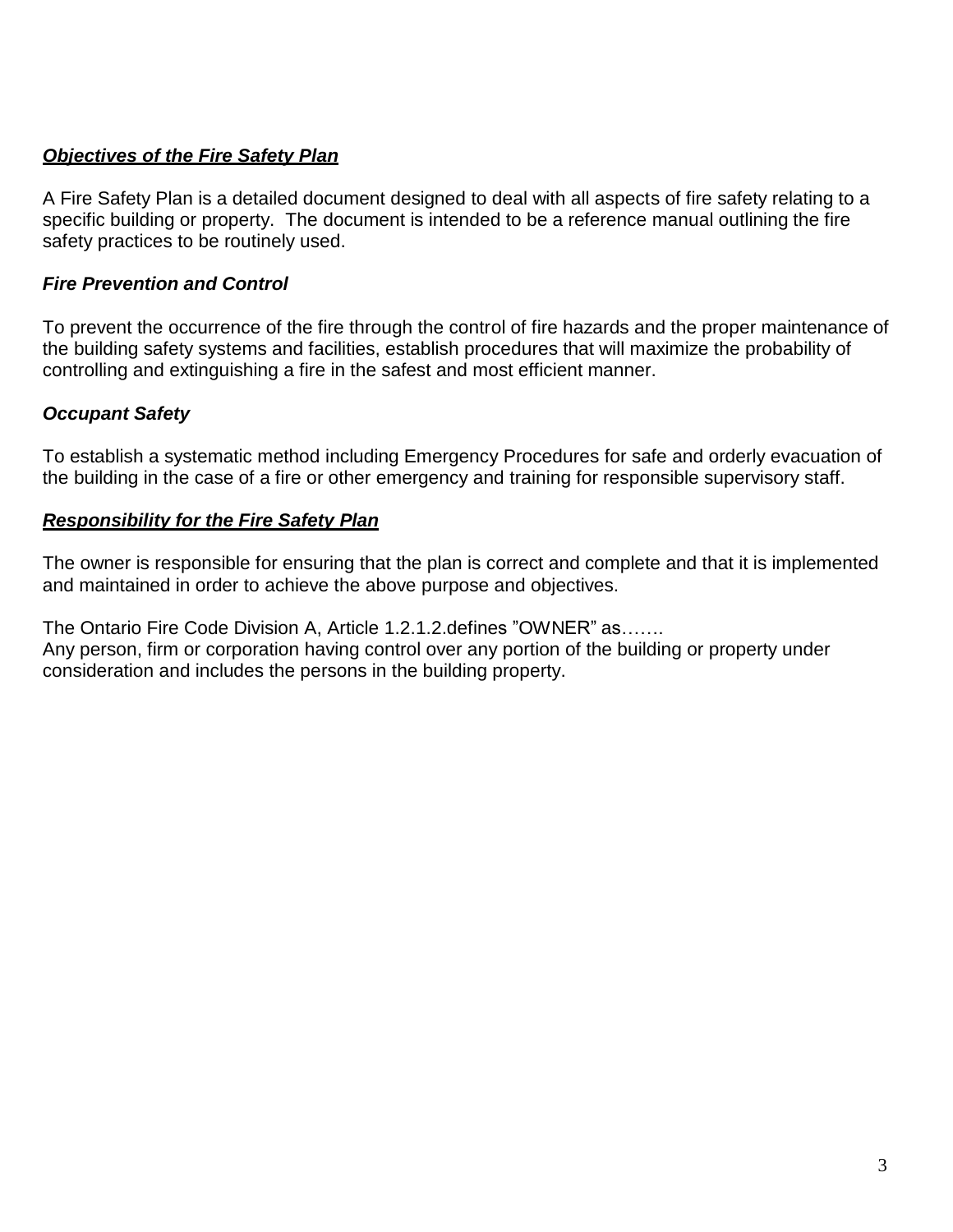## TABLE OF CONTENTS

| Purpose<br>Objectives           | Responsibility-Definition                                                       | <b>PAGE</b><br>$\overline{2}$<br>$\overline{2}$<br>$\overline{2}$ |
|---------------------------------|---------------------------------------------------------------------------------|-------------------------------------------------------------------|
| <b>BUILDING AUDIT</b>           |                                                                                 | 6                                                                 |
| <b>BUILDING DESCRIPTION</b>     |                                                                                 | $6\phantom{1}6$                                                   |
| <b>FIRE PROTECTION MEASURES</b> |                                                                                 |                                                                   |
|                                 | <b>Fire Department Access</b>                                                   | 6                                                                 |
|                                 | <b>Exits</b>                                                                    | 6                                                                 |
|                                 | <b>Fire Extinguishers</b>                                                       | 7                                                                 |
|                                 | <b>Emergency Lighting</b>                                                       | $\overline{7}$                                                    |
|                                 | Fire Alarm System                                                               | $\bf 8$                                                           |
|                                 | <b>Fire Separations</b>                                                         | $\bf 8$                                                           |
|                                 | <b>Commercial Cooking Suppression Equipment</b>                                 | 8                                                                 |
|                                 | <b>Automatic Sprinkler Systems</b>                                              | 9                                                                 |
|                                 | <b>Standpipe System</b>                                                         | 9                                                                 |
|                                 | <b>Water Supply</b>                                                             | 10                                                                |
|                                 | <b>Emergency Power</b>                                                          | 10                                                                |
|                                 | <b>HUMAN RESOURCES AND EMERGENCY CONTACTS</b>                                   |                                                                   |
|                                 | <b>Building Owner</b>                                                           | 11                                                                |
|                                 | <b>Business Operator</b>                                                        | 11                                                                |
|                                 | Manager                                                                         | 11                                                                |
|                                 | <b>Staff Members</b>                                                            | 11                                                                |
|                                 | <b>Service Companies</b>                                                        |                                                                   |
|                                 | <b>Fire Extinguishers</b>                                                       | 11                                                                |
|                                 | Emergency Lighting/Electrician                                                  | 11                                                                |
|                                 | <b>Hood Service</b>                                                             | 11                                                                |
|                                 | <b>Times/Dates of Operation</b>                                                 | 11                                                                |
|                                 | <b>Staff Availability/Schedules</b>                                             | 11                                                                |
|                                 | Organizational Chart of Responsibilities                                        | 12                                                                |
|                                 | Emergency Procedures Signage for Building Occupants (without Fire Alarm System) | 13                                                                |
|                                 | Emergency Procedures Signage for Building Occupants (with Fire Alarm System)    | 14                                                                |
|                                 | Occupant Instructions and Procedures When Alarm Sounds                          | 15                                                                |
|                                 | <b>Evacuating Endangered Occupants</b>                                          | 16                                                                |
|                                 | <b>Responsibilities of Building Owner</b>                                       | 17                                                                |
|                                 | Responsibilities and Instruction of Supervisory Staff                           | 17                                                                |
|                                 | <b>Training of Supervisory Staff</b>                                            | 18                                                                |
|                                 | Fire Extinguishment, Control or Confinement                                     | 19                                                                |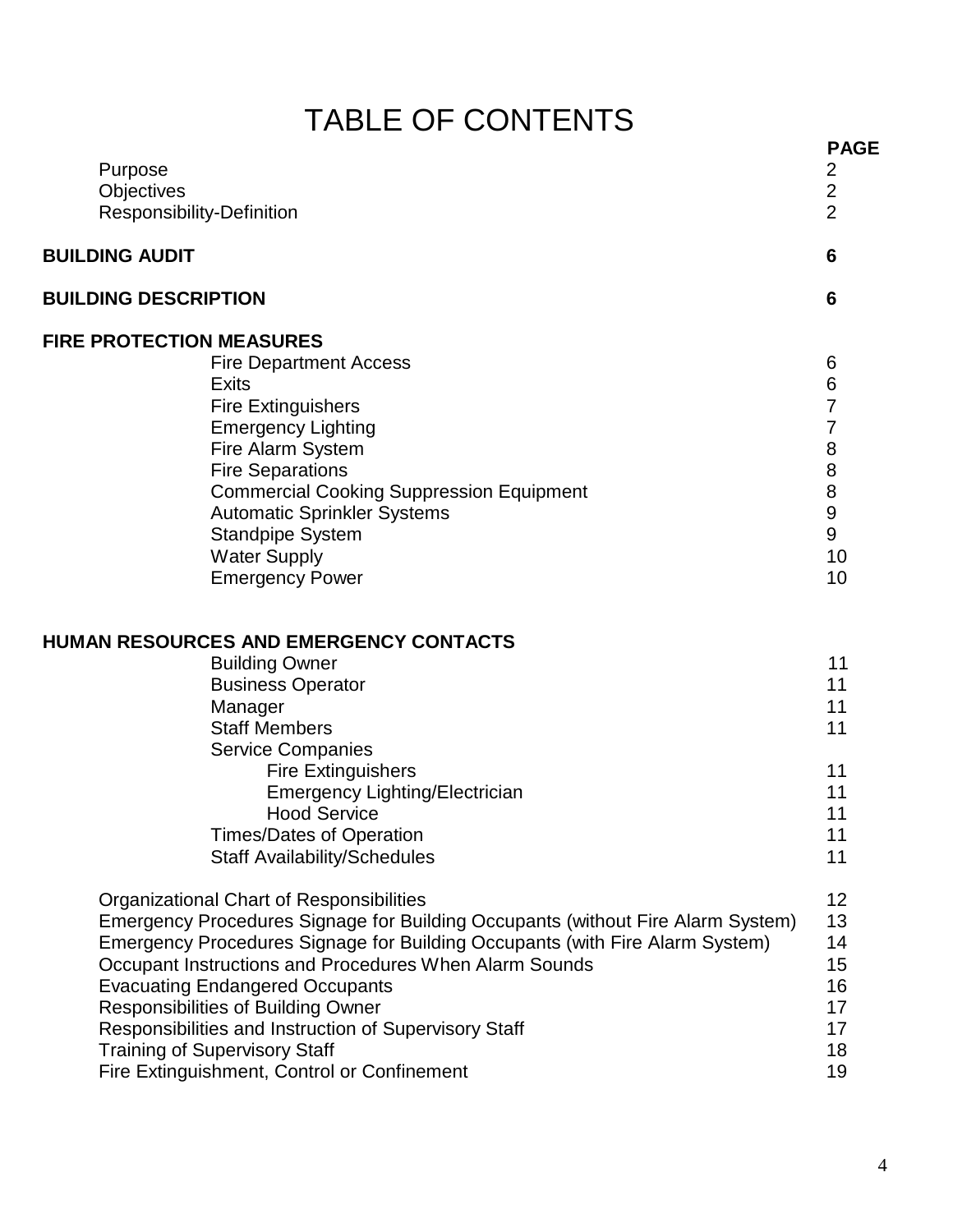#### **FIRE DRILLS**

|                                         | <b>PAGE</b> |
|-----------------------------------------|-------------|
| <b>Fire Drill Procedures</b>            | 20          |
| <b>Fire Drill Report</b>                | -21         |
| Control of Fire Hazards in the Building | -22         |
| Alternative Measures                    | -23         |
|                                         |             |

#### **MAINTENANCE PROCEDURES FOR FIRE PROTECTION SYSTEMS**

| Definitions and Excerpts                    | 24 |
|---------------------------------------------|----|
| <b>Fire Department Access/Routes</b>        | 25 |
| Means of Egress and Exit Signs              | 26 |
| Portable Fire Extinguishers                 | 27 |
| <b>Emergency Lighting and Exit Lighting</b> | 28 |
| <b>Fire Alarm Systems</b>                   | 29 |
| <b>Fire Separations</b>                     | 30 |
| <b>Commercial Kitchen Equipment</b>         | 31 |
| <b>Automatic Sprinkler Systems</b>          | 32 |
| <b>Standpipe Systems</b>                    | 33 |
| <b>Water Supply</b>                         | 34 |
| <b>Emergency Power</b>                      | 35 |

#### **SCHEMATIC DIAGRAMS**

| Location Plan/Site Plan             | 36 |
|-------------------------------------|----|
| Floor Plan                          |    |
| Kitchen Detail Plan (If Applicable) | 38 |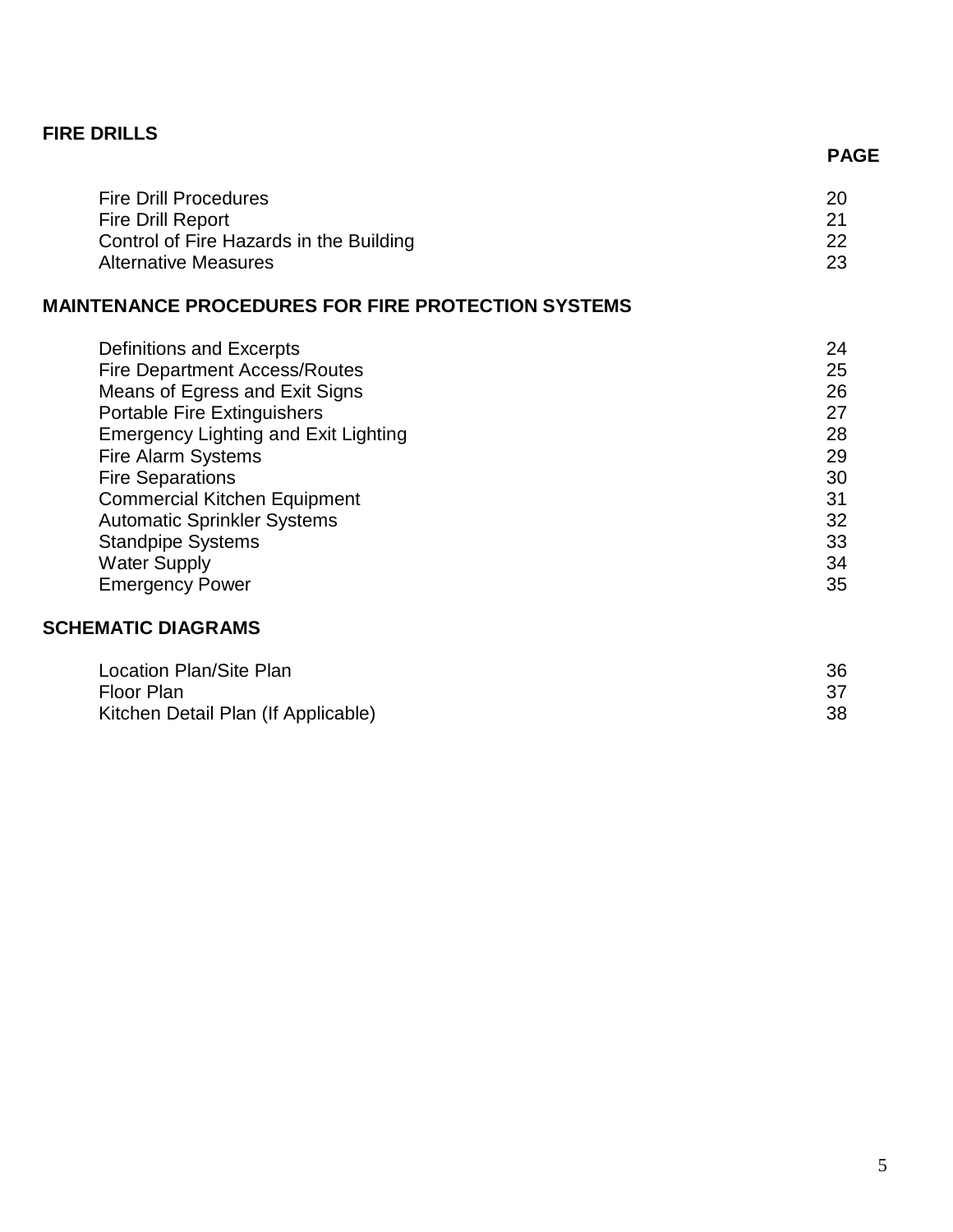## *Building Audit*

#### *FIRE PROTECTION MEASURES*

#### *Building Description*

| <b>Location:</b>                 |                                        |                    |
|----------------------------------|----------------------------------------|--------------------|
| Year built:                      | Year of any Additions/alterations:     |                    |
| Size (footprint):                | # of stories:                          |                    |
| <b>Construction: Combustible</b> | <b>Non-Combustible</b><br>$\mathbf{1}$ | <b>Combination</b> |
| <b>Occupancy Type:</b>           | <b>Occupant Load:</b>                  |                    |

#### **Please find below brief descriptions of fire protection systems, which may be present in existing buildings:**

#### *Fire Department Access*

#### **Operation:**

Fire department access allows fire fighters and their equipment to gain access to the building. Municipal roads, driveways, paths, doors, windows, panels and landscaped area have a direct relationship to how a building is accessed. In addition, access into a building requires consideration (e.g. with a key box, through preplanning etc.) or at a designated meeting place.

**Type:** 

**Instructions:** Fire routes are designated by the Ontario Building Code and must comply with stringent regulations. Access to the building is provided through doors, windows, panels and hatches, according to the Ontario Building Code requirements.

#### **Location:**

#### *Exits*

#### **Operation:**

An exit is that part of a means of egress that leads from the floor area it serves to a public thoroughfare or to an approved open space and includes the exit doorway. Walls, floors, doors or other means provide a protected path necessary for occupants to proceed with reasonable safety to the outside. Required exits are stipulated by the Ontario Building Code and are designed for travel distance, occupancy and occupant load.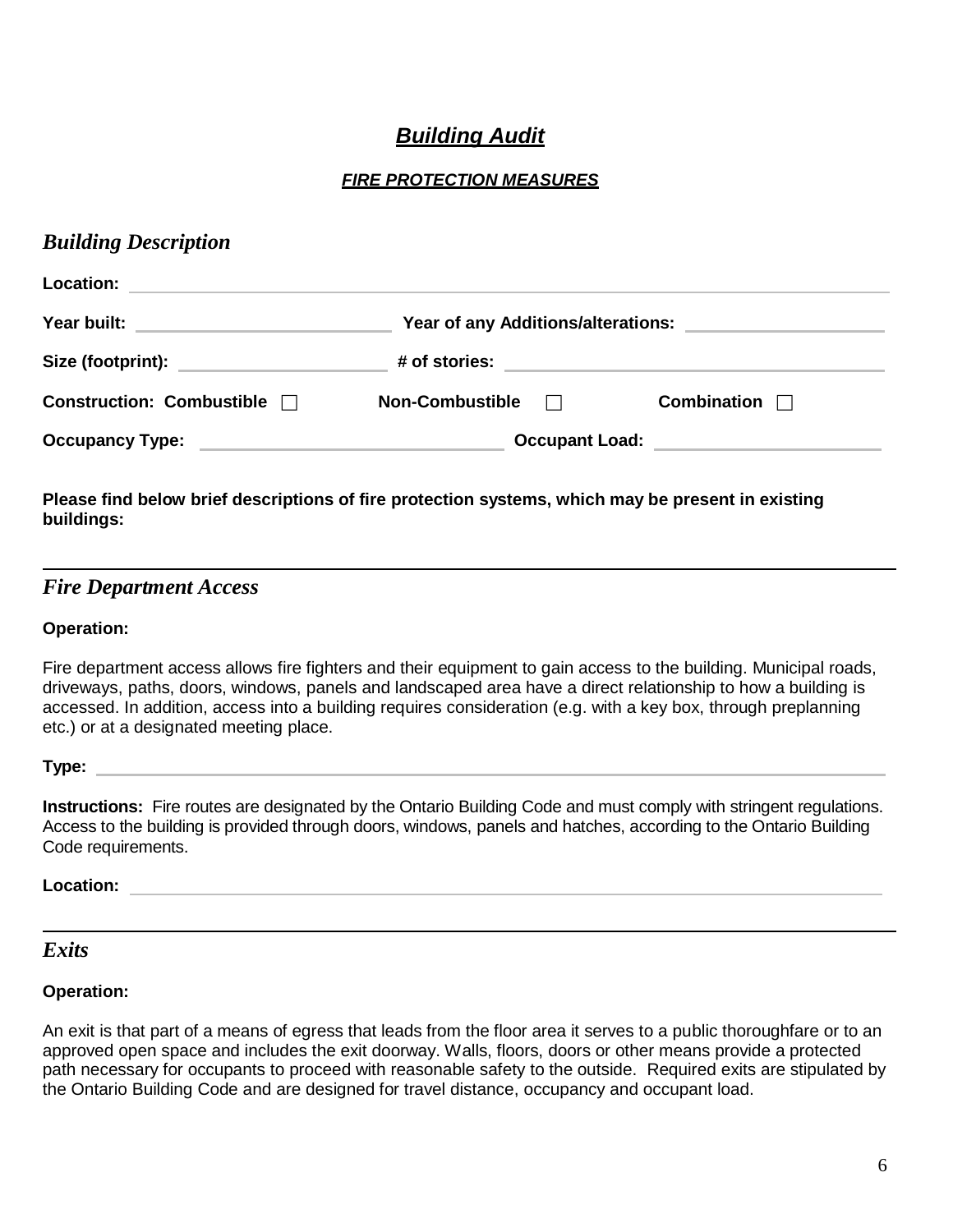**Type:** 

**Instructions:** Exits and access to exits are operated by manually pushing on a door that swings on a vertical axis, in the direction of exit travel.

#### **Location:**

#### *Portable Extinguishers*

#### **Operation:**

Portable extinguishers are intended as a first aid measure to cope with fires of limited size. The basic types of fires are Class A, B, and C. Portable extinguishers are rated for the corresponding class of fire. Extinguishing agents are dry chemical, water type, CO² and gaseous agents. They work to limit the air supply, cool the item burning or suppress the burning process. (Portable fire extinguishers are operated by using the PASS method. Refer to page 18).

**Type:** 

**Instructions:** See page 18.

**Location:** 

*Emergency Lighting*

**Operation:**

Emergency lighting ensures that exits, corridors and principal routes providing access to exits are illuminated in the event of loss of main electrical power to the building. Duration is normally 30 minutes and activation occurs automatically. Back up power is usually provided by dry cell batteries contained in a pack unit.

**Type:** 

**Instructions:** Emergency lighting operates automatically upon failure of the main power supply and is designed to last 30 minutes.

**Location:**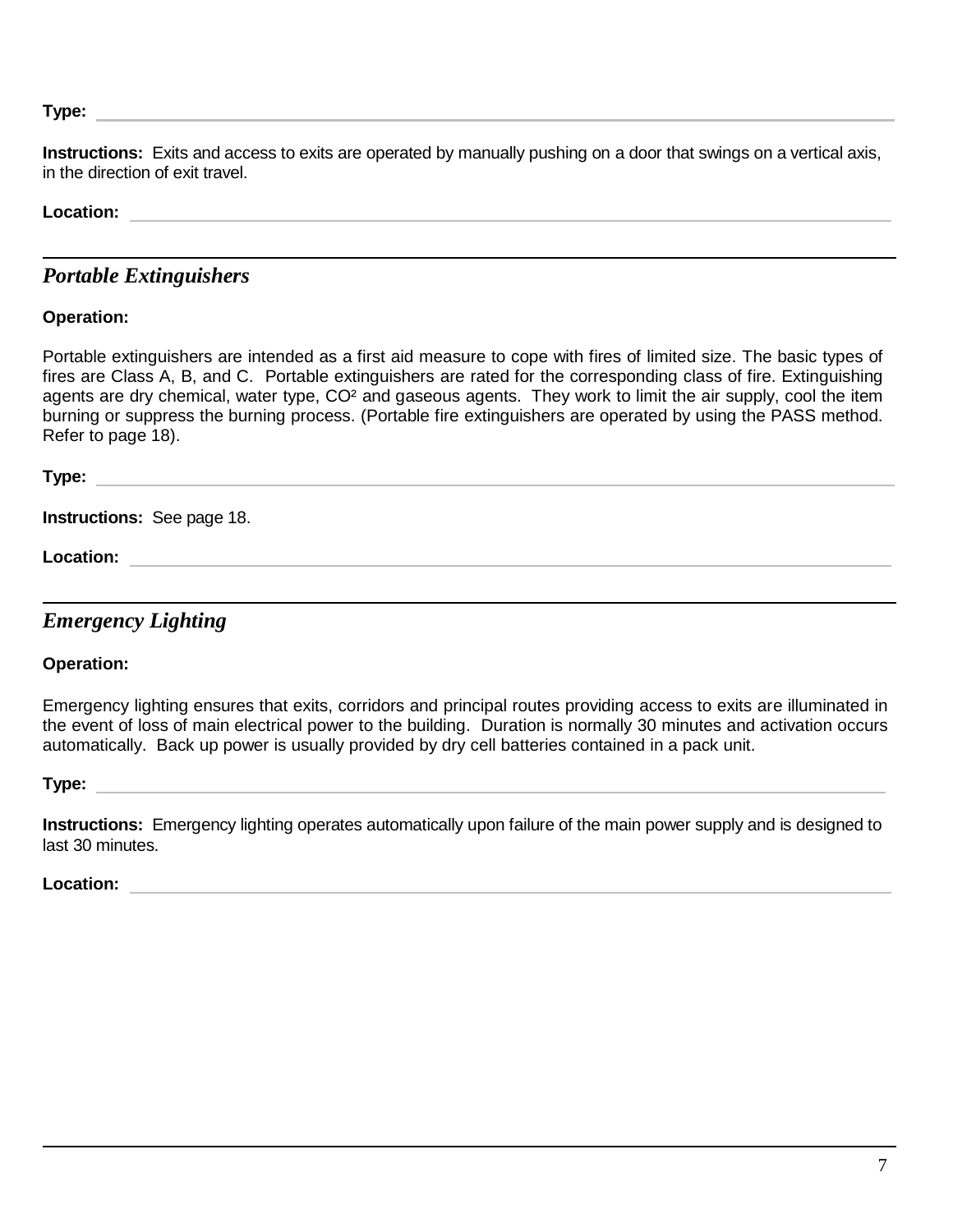#### *Fire Alarm System*

An automatic **fire alarm system** is an active fire protection system designed to detect the unwanted presence of fire by monitoring environmental changes associated with combustion.

#### **Type:**

**Instructions:** Automatic fire alarm systems can be used to notify people of the need to evacuate in the event of a fire or other emergency, to summon emergency forces aid, and to prepare the structure and associated systems to control the spread of fire and smoke.

#### **Location:**

#### *Fire Separations*

#### **Operation:**

Separations are provided to limit the spread of fire and smoke and maintain occupant safety. Fire separations are usually walls, floor, ceilings, openings such as doors, shutters and dampers and are found around stairwells and exit corridors, between occupancies and separate hazardous locations, such as electrical rooms. Separations can be given a fire-resistance rating, specified in the number of hours it can resist the passage of fire, and as such these ratings must be maintained.

#### **Type:**

**Instructions:** Fire separations are a passive fire protection system and do not need instructions.

**Location:** 

#### *Commercial Cooking Suppression Systems*

#### **Operation:**

A Commercial Cooking Suppression System is provided for exhaust hood systems for protection over cooking appliances. Normally a series of piping, nozzles, extinguishment, manual and automatic activation methods and an activation indicator (visual or audible) is provided to suppress fire on the cooking surface in the plenum and into the exhaust duct(s).

An appropriate portable fire extinguisher is required to be available nearby to use after the system has been activated, to extinguish any remaining fires. **This is a voluntary action.** Refer to Fire Extinguishment, Control and Confinement (page 17)

#### **Type:**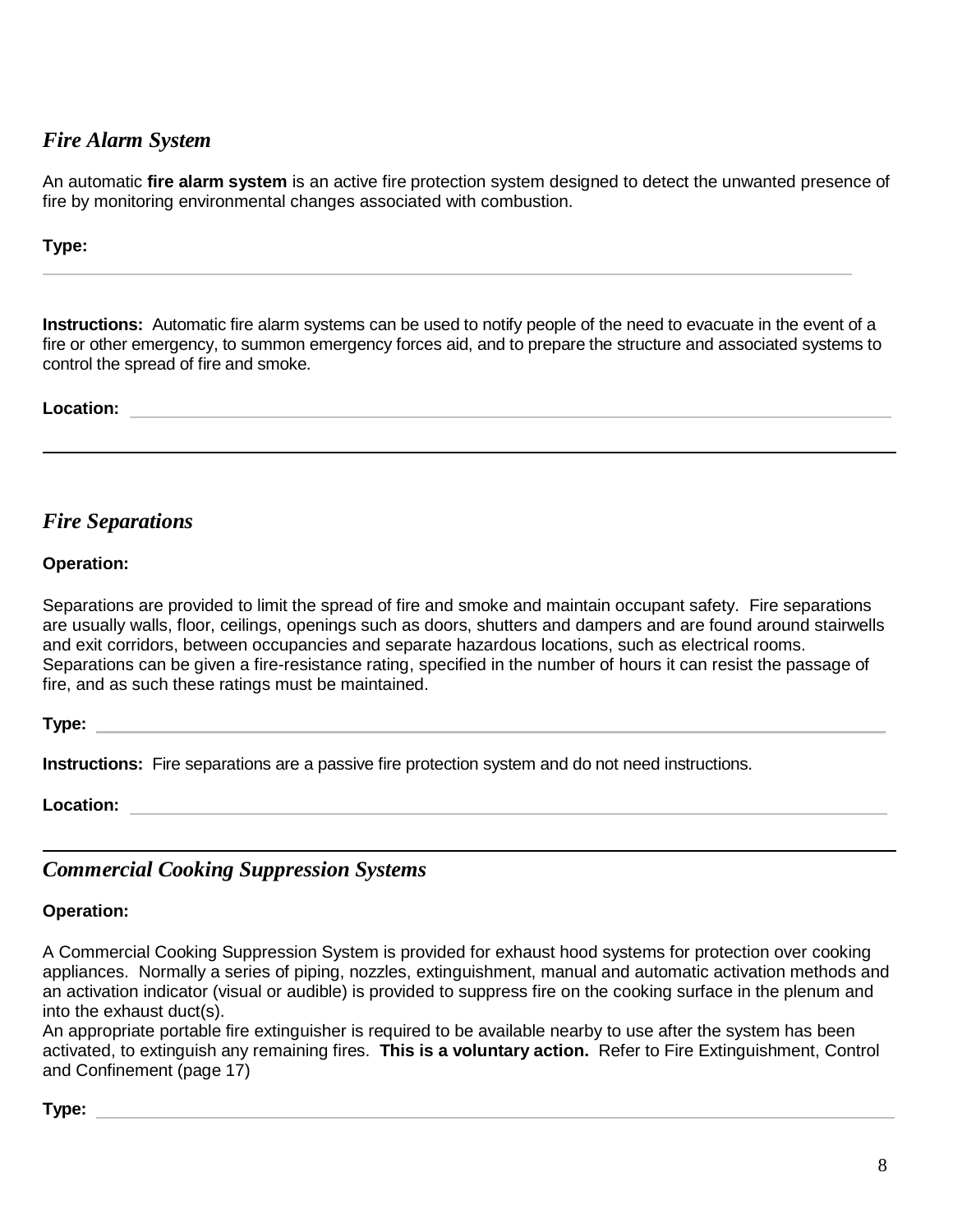**Instructions:** Manual operation involves pulling a manual station to mechanically release the suppression agent. Automatic operation involves the fusing of a detector (fusible link) that is strategically placed over the appliance.

**Location:** 

#### *Automatic Sprinkler System*

#### **Operation:**

An automatic sprinkler system is a series of underground and overhead piping designed in accordance with fire protection engineering standards. The system is connected to a water supply such as a storage tank or municipal water supply. The system includes a controlling valve, a series of sprinkler heads and a device for actuating an alarm.

**Type:** 

**Instructions:** The system is self-operated by heat from a fire, thereby discharging water over the fire area.

**Location:** The sprinkler room is located

#### *Standpipe System*

**Operation:**

A system that contains standpipes, pumps, siamese connections, piping, and equipment with hose outlets and is provided with an adequate supply of water for fire fighting.

**Type:** 

**Instructions:** The system is operated by extending the hose from the cabinet and opening the valve in the cabinet to supply water to the nozzle. The nozzle is then opened and water is applied to the fire.

**Location:**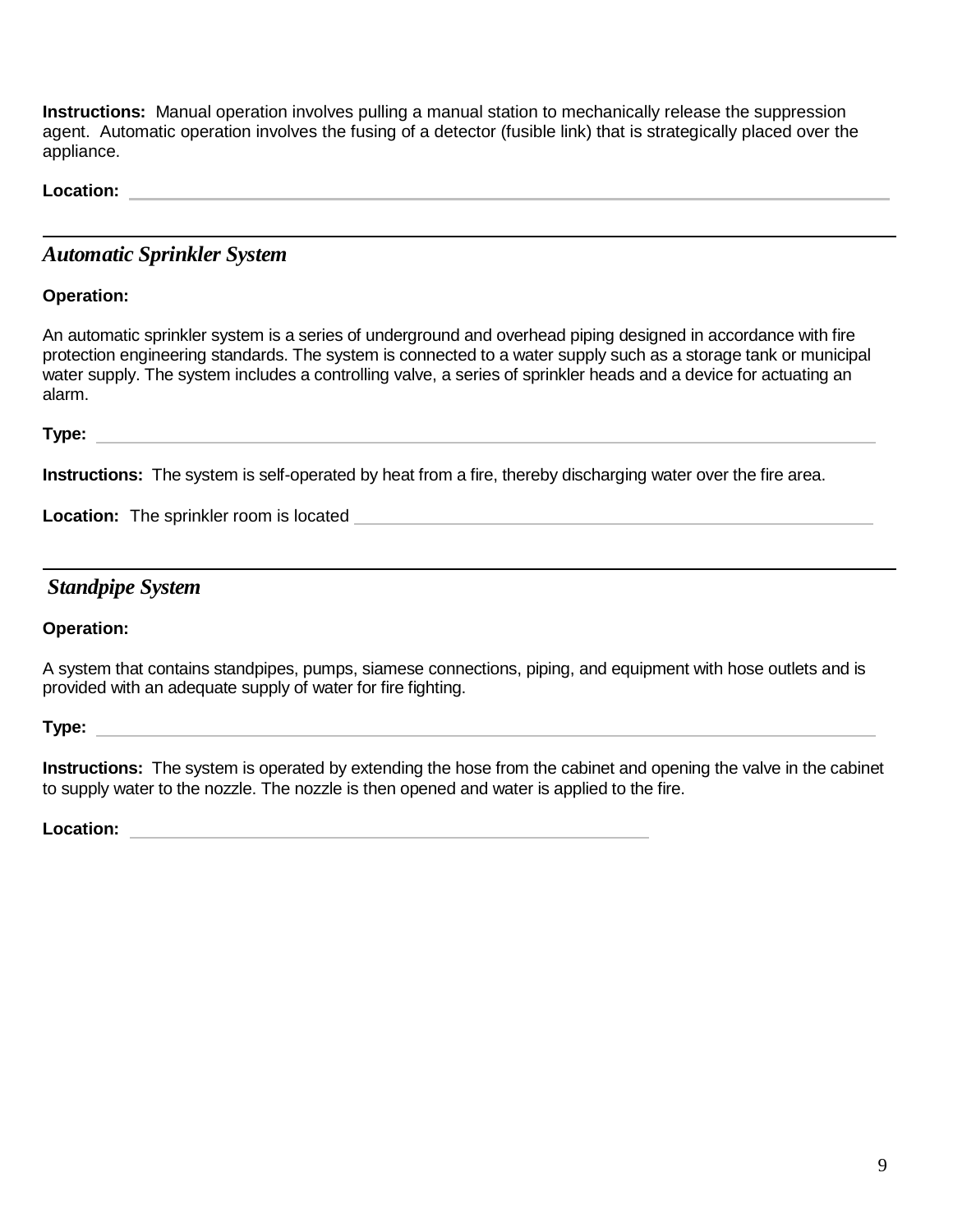### *Water Supply*

#### **Operation:**

The total water supplies required for fire fighting purposes may be supplied from various sources such as a municipal water supply or storage tanks (elevated or underground) etc., and should be obtained within practical distances. Water supply must be accessible and compatible to fire fighting operations.

**Type:** 

**Instructions:** Water supplies are accessed by trained fire fighting personnel knowledgeable in the operation of hydrants, drafting techniques and connection to other sources. Unusual water sources are the subject to preplanning with the fire service.

**Location:** 

## *Emergency Power (if applicable)*

#### **Operation:**

Emergency power is required to ensure the continued operation of fire and life safety systems in case of loss of normal hydroelectric power. This may entail batteries, generator, inverter or other alternative energy resources.

| Type:         |  |
|---------------|--|
| Instructions: |  |
| Location:     |  |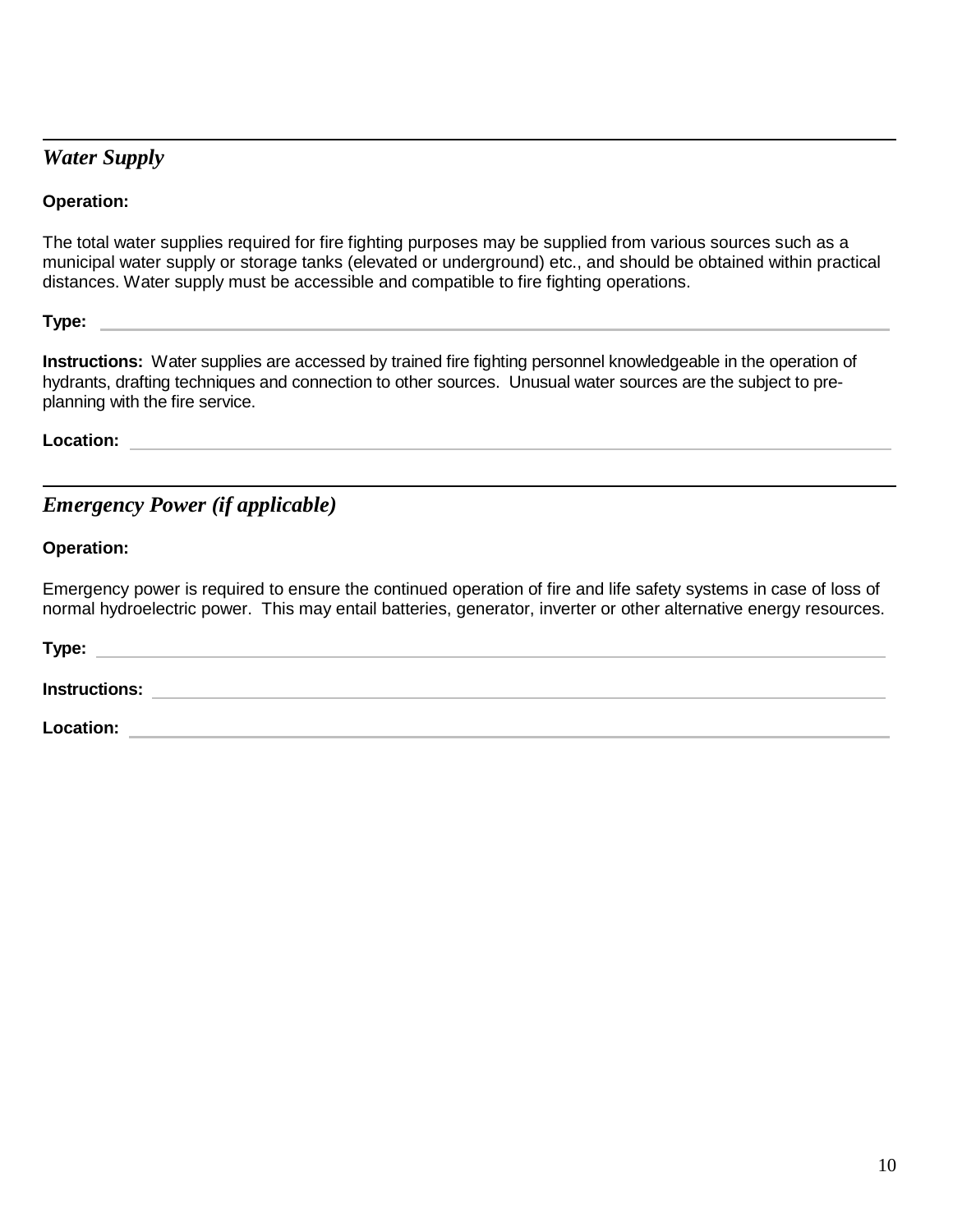## **HUMAN RESOURCES AND EMERGENCY CONTACTS**

| <b>Building Owner</b>            | Name                                                  | Phone # |
|----------------------------------|-------------------------------------------------------|---------|
| <b>Business Operator</b>         |                                                       |         |
| Manager                          |                                                       |         |
| <b>Staff</b>                     |                                                       |         |
|                                  |                                                       |         |
| <b>Commercial Cooking System</b> | the control of the control of the control of the      |         |
| Fire Extinguisher Service Co:    |                                                       |         |
| Other Emergency Service Co.      | <u> 1980 - Jan Stein Berlin, Amerikaansk kanton (</u> |         |
| Emergency Lighting/Electrician:  |                                                       |         |
| Times and dates of Operation;    | Day                                                   | Time    |
|                                  |                                                       |         |
| <b>Indicate Staff Schedule</b>   |                                                       |         |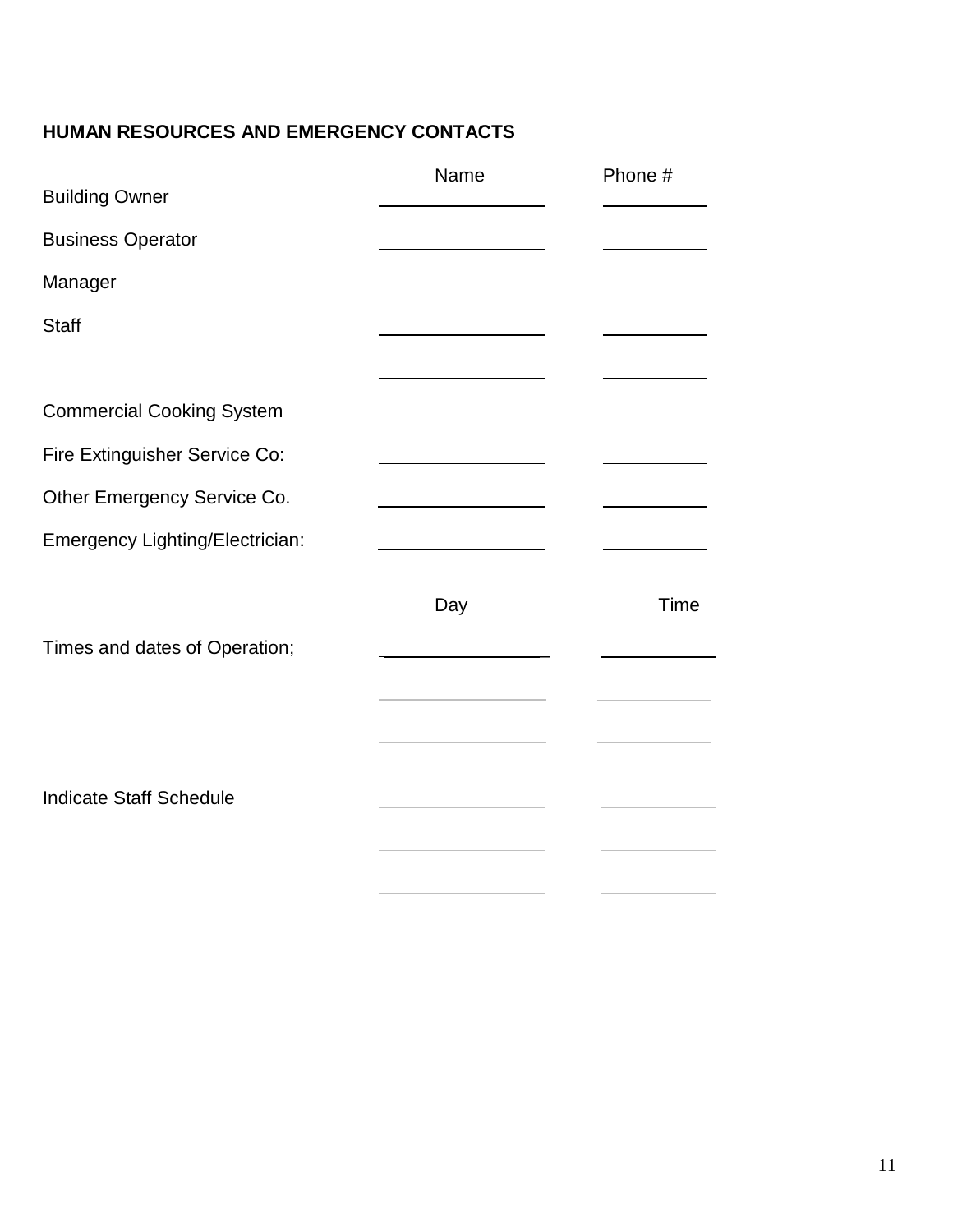## **ORGANIZATION & APPOINTMENT OF SUPERVISORY STAFF**

The size of the organization and number of personnel required to carryout the requirements of the Fire Safety Plan will depend on the size of the building, specific hazards that may become involved and the fire safety equipment provided. This may require designation of supervisory staff, which must be available upon notification of a fire emergency to fulfill their obligations as described in the Fire Safety Plan.

Any practical and effective organization must promote prompt and intelligent action of the occupants at the time of an emergency.

In this premise, the key personnel who are prepared through training to react positively to conditions which may arise during an emergency will result in a coordinated program involving building management and tenant representation.

Establishment of an organizational system, as noted below, may be appropriate.

#### **ORGANIZATIONAL CHART OF RESPONSIBILITIES**

#### **Building Owner**

#### **Business Operator**

(Title, Full name, contact phone number)

#### | **Supervisory Staff**

(Full name, contact number)

Employees

| |

**Other persons (cleaners, contractors, temp. staff)**

(Full name and number)

**Occupants**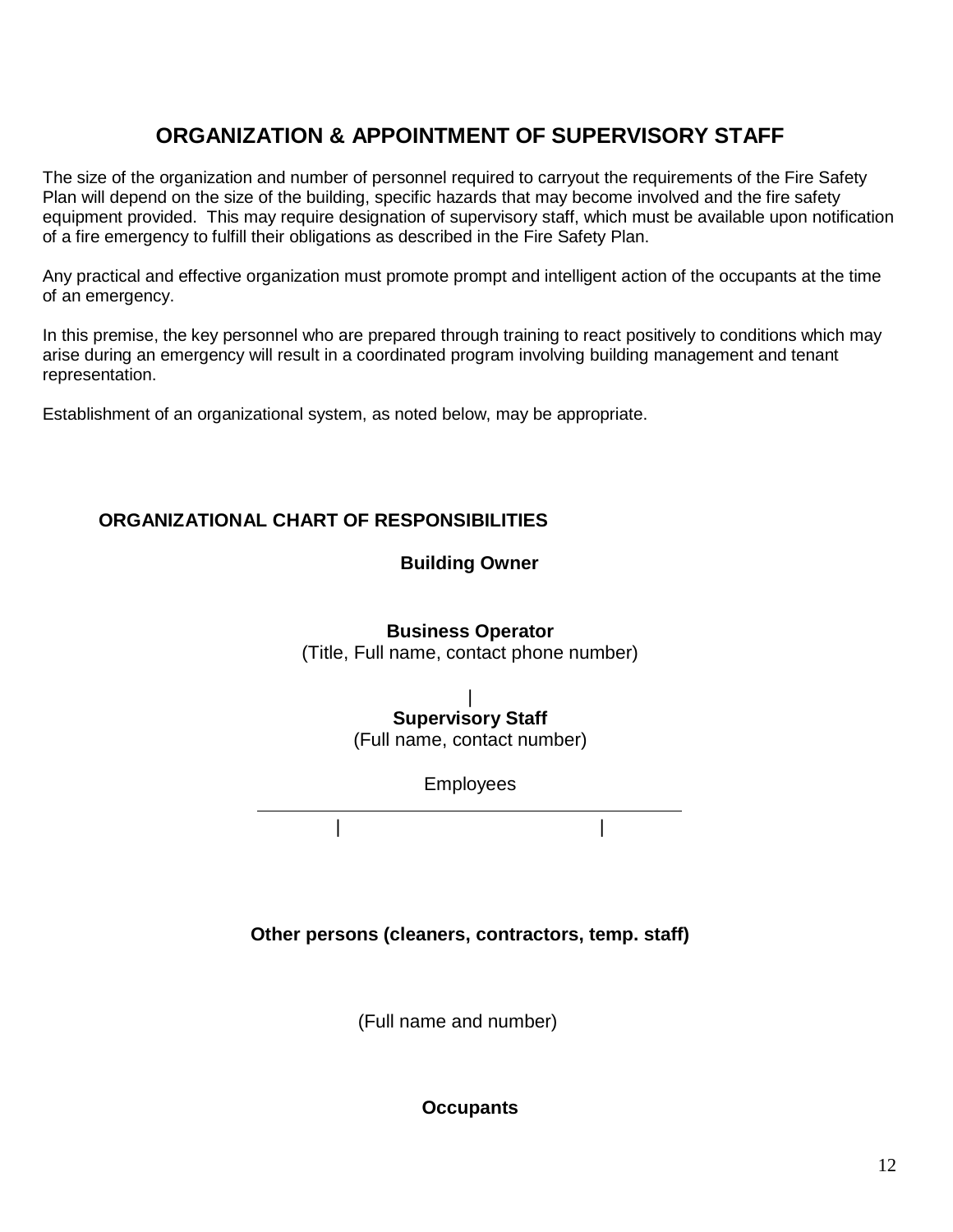## **EMERGENCY PROCEDURES FOR BUILDING OCCUPANTS**

THE ACTIONS TO BE TAKEN BY OCCUPANTS IN EMERGENCY SITUATION WILL BE POSTED ON EACH FLOOR AREA. SIGNAGE WILL BE SIMILAR TO THE ONE SHOWN BELOW.

## **IN CASE OF FIRE**

LEAVE THE AREA IMMEDIATELY

CLOSE ALL DOORS BEHIND YOU

NOTIFY STAFF AND OCCUPANTS-VERBAL ALARM

CALL THE DRYDEN FIRE DEPARTMENT

GIVE BUILDING ADDRESS:

#### **DRYDEN FIRE DEPARTMENT 9-1-1**

## **UPON HEARING THE ALARM OF FIRE**

LEAVE THE BUILDING USE NEAREST FIRE EXIT

CLOSE ALL DOORS BEHIND YOU

ENSURE DRYDEN FIRE DEPARTMENT HAS BEEN CALLED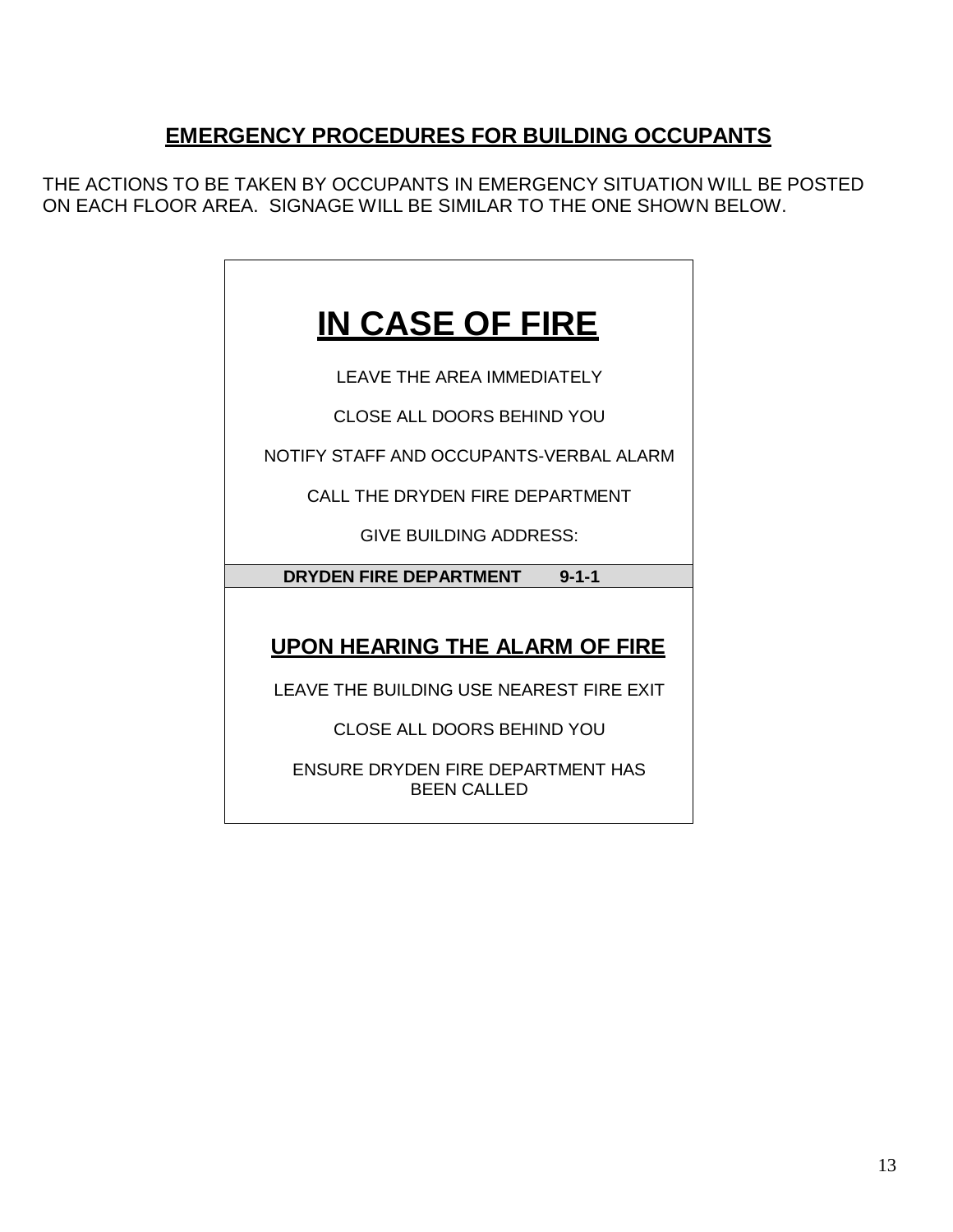## **EMERGENCY PROCEDURES FOR BUILDING OCCUPANTS**

THE ACTIONS TO BE TAKEN BY OCCUPANTS IN EMERGENCY SITUATION WILL BE POSTED ON EACH FLOOR AREA. SIGNAGE WILL BE SIMILAR TO THE ONE SHOWN BELOW.

## **IN CASE OF FIRE**

LEAVE THE AREA IMMEDIATELY

CLOSE ALL DOORS BEHIND YOU

PULL FIRE ALARM "PULL STATION" AT EXIT

CALL THE DRYDEN FIRE DEPARTMENT

GIVE BUILDING ADDRESS:

**DRYDEN FIRE DEPARTMENT 9-1-1**

**UPON HEARING THE ALARM OF FIRE**

LEAVE THE BUILDING USE NEAREST FIRE EXIT

CLOSE ALL DOORS BEHIND YOU

ENSURE DRYDEN FIRE DEPARTMENT HAS BEEN CALLED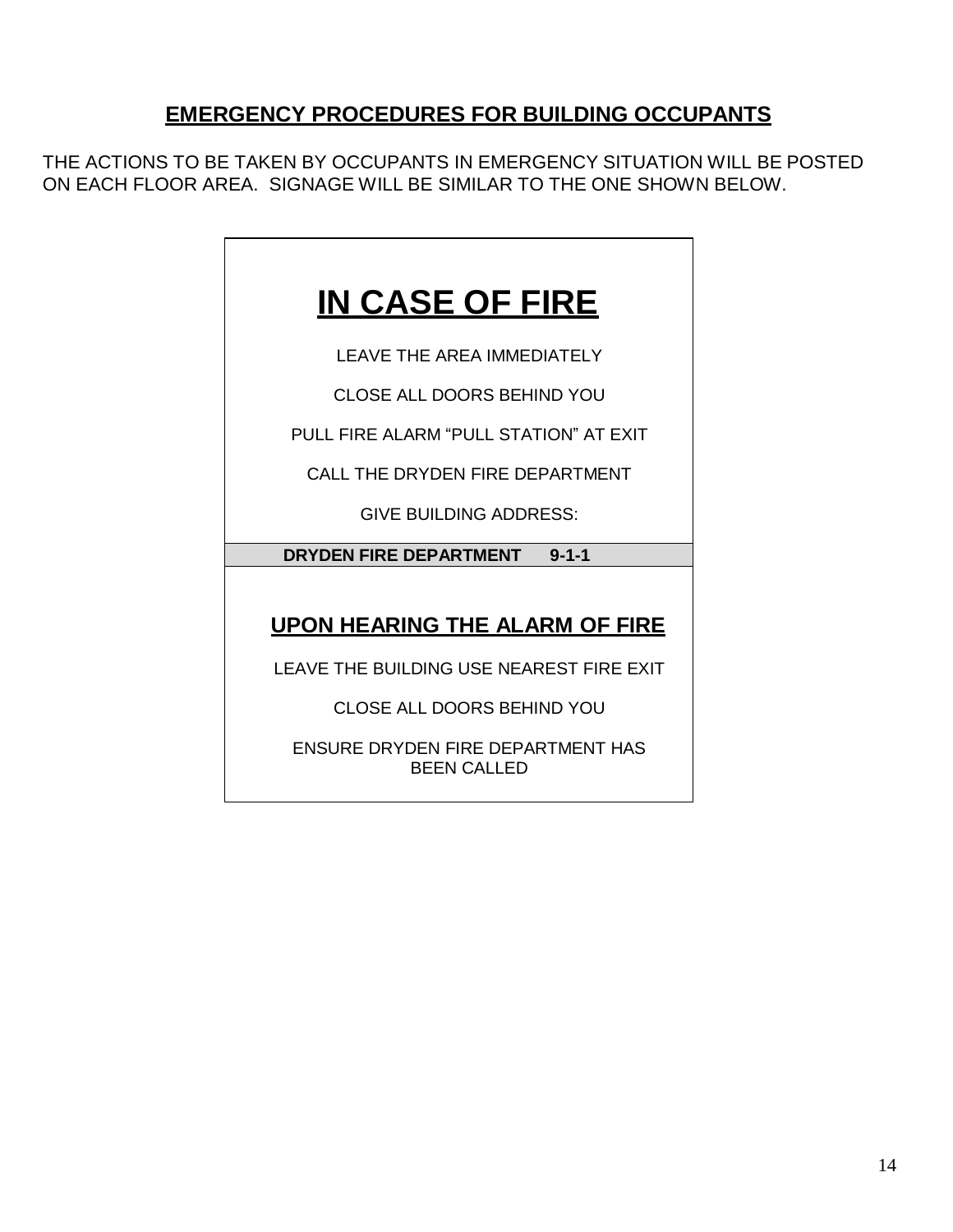#### **Fire Emergency Procedures**

#### *In the Event of fire:*

Sound a verbal alarm and/or alert other staff.

Leave the fire area immediately and assist anyone in immediate danger to evacuate.

Communicate clearly and distinctly when giving instructions.

Close all doors behind you to confine the fire; turn off or power down heat source equipment and appliances

Notify the Dryden Fire Department. (Do this from a safe location.) Call 9-1-1.

Meet the fire crews and inform the Fire Officer regarding conditions in the building. Provide access and assistance to fire crews as directed.

Stay clear of the building until the "All Clear" has been given from fire officials.

If designated with fire emergency duties, carry out pre-planned procedures.

#### *Upon Hearing an Alarm of Fire:*

Leave the building immediately, use the nearest exit.

Shutdown heat source equipment where applicable.

Close all doors behind you to confine the fire.

Ensure the Dryden Fire Department has been notified. (Do this from a safe location) If designated with fire emergency duties, carry out pre-planned procedures.

#### **NOTE:**

Do not re-enter the building until the "ALL CLEAR" has been give from the fire officials.

 Do not shut off the fire protection facilities until instructed to do so by the Dryden Fire Department.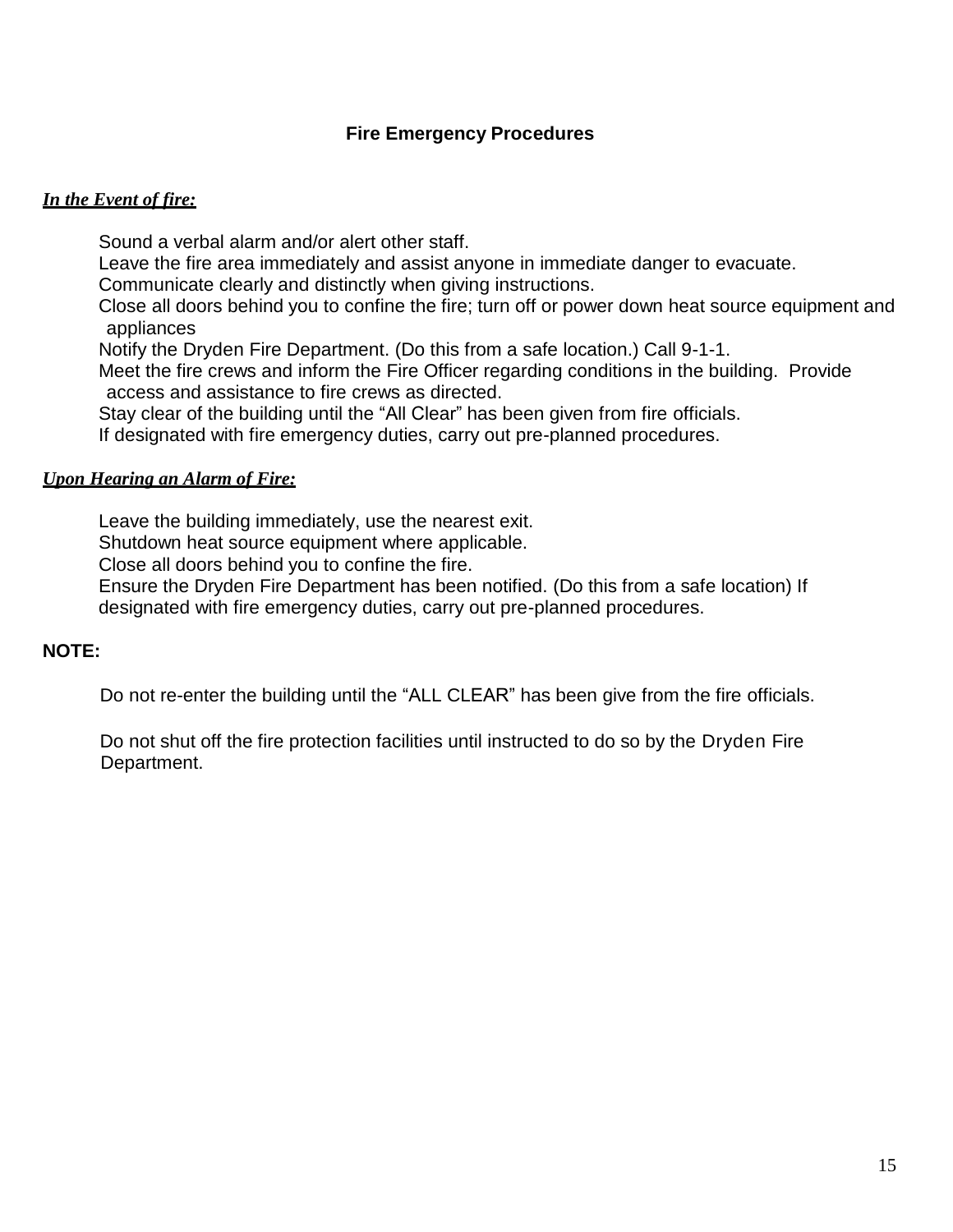#### *Evacuation of Endangered Occupants*

■ Follow the emergency procedures posted on each floor. Take the exit routes and evacuate in an orderly way.

### **REMAIN CALM**

- If smoke presents a hazard, it may be safer to try an alternate exit.
- If you are trapped by smoke or fire, it may be safer to stay in your area; close the door and seal all openings against smoke.
- **•** Move to the most protected room and if possible, partially open the window for air. Close the window if smoke comes in.
- **EXECT:** Stay low to the floor if smoke enters the room.
- Try signaling from windows or call for help.
- If a phone is available, call the Dryden Fire Department, using 9-1-1; tell the communications operator exactly where you are located.
- Wait to be rescued remain calm. Listen for instructions or searching fire fighters.
- **Protect yourself from smoke at all times.**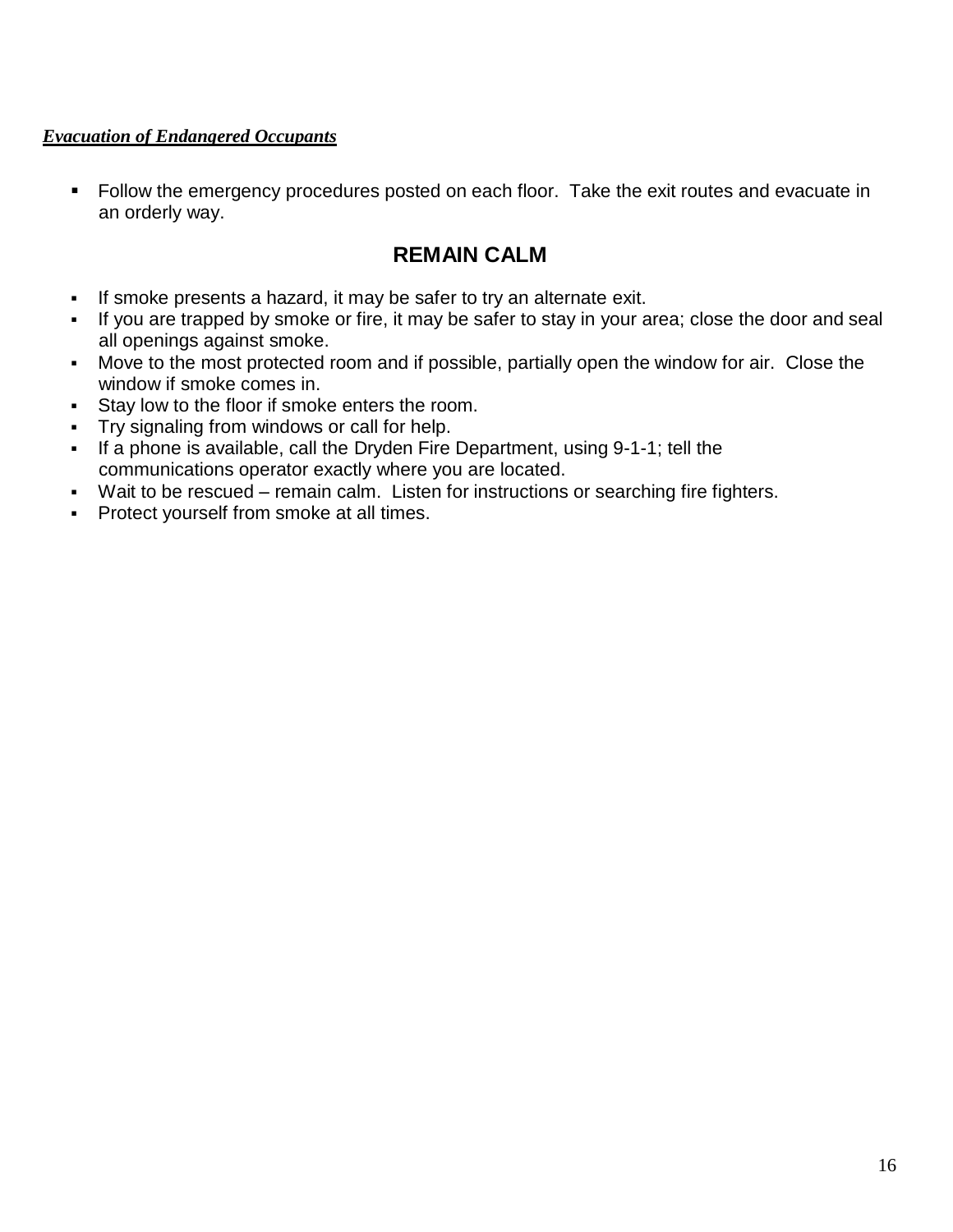*The Ontario Fire Code (O. Reg. 213/07) as amended is a Provincial Regulation made under the Fire Protection and Prevention Act 1997. The Code requires the owner to be responsible for carrying out the provisions of the Code.*

#### **RESPONSIBILITIES OF OWNER**

The owner of a building is responsible for preparing a Fire Safety Plan and must ensure that the building and facilities comply with the provisions of the Fire Code.

- 1. Establishment of emergency procedures to be followed at the time of an emergency.
- 2. Appointment and organization of designated supervisory staff to carry out fire safety duties.
- 3. Instruction of supervisory staff and other occupants so that they are aware of their responsibilities for fire safety.
- 4. Notification of the Chief Fire Official regarding changes to the Fire Safety Plan.
- 5. Maintenance of building facilities provided for the safety of the occupants.

#### **RESPONSIBILITIES OF THE SUPERVISORY STAFF**

- 1. Be in complete charge of the approved Fire Safety Plan and the specific responsibilities of the personnel.
- 2. Educate and train all building personnel and occupants in the use of the existing fire safety equipment and in the actions to be taken under the approved Fire Safety Plan including emergency procedures.
- 3. Know the location and number of exits.
- 4. Ensure that a schematic diagram, showing type, location and operation of all building fire systems & instructions.
- 5. Control of fire hazards in the building.
- 6. Provisions of alternative measures for safety of occupants during shutdown of the fire protection equipment.
- 7. Ensure that fire drills are carried out regularly, as required. Approved location put up front. Prepared approval inspection.
- 8. Assuring that checks, tests and inspections as required by the Fire Code are completed on schedule and records are retained and maintained.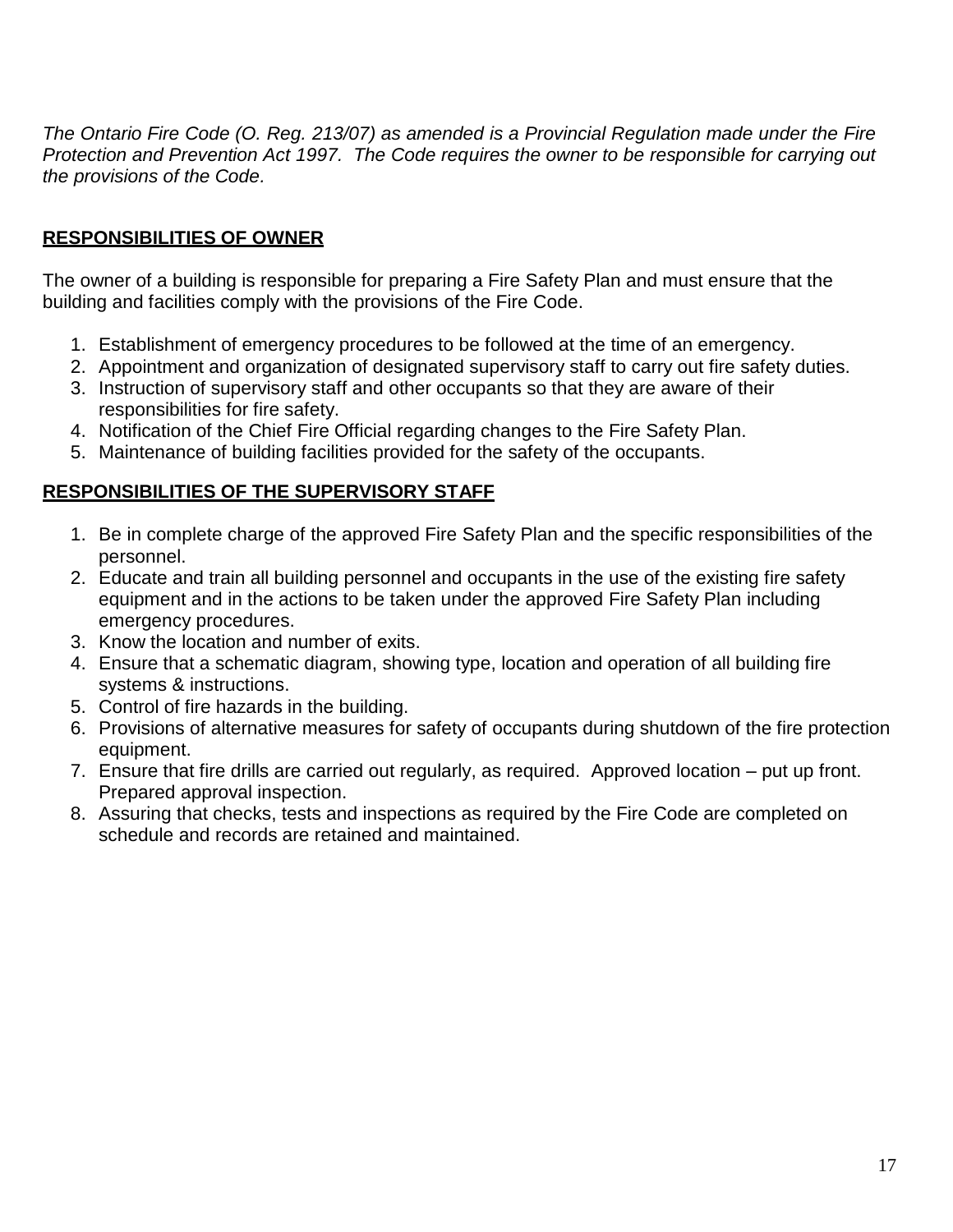## **TRAINING OF STAFF**

Designated supervisory staff will conduct training

#### **Training Criteria:**

- Be able to implement and carry out the emergency procedures as listed in this fire safety plan.
- Know the location and operation of the fire protection equipment and exits.
- Actions, including responsibilities and duties to be taken by supervisory staff and occupants upon discovery of a fire and when an alarm is heard.
- Understand what is a fire hazard and to avoid those situations.
- The method of evacuating occupants to a safe location.
- Procedure for calling the fire department using 9-1-1 whenever assistance is needed.
- Know the correct building address.
- **■** Understand the contents of the fire safety plan.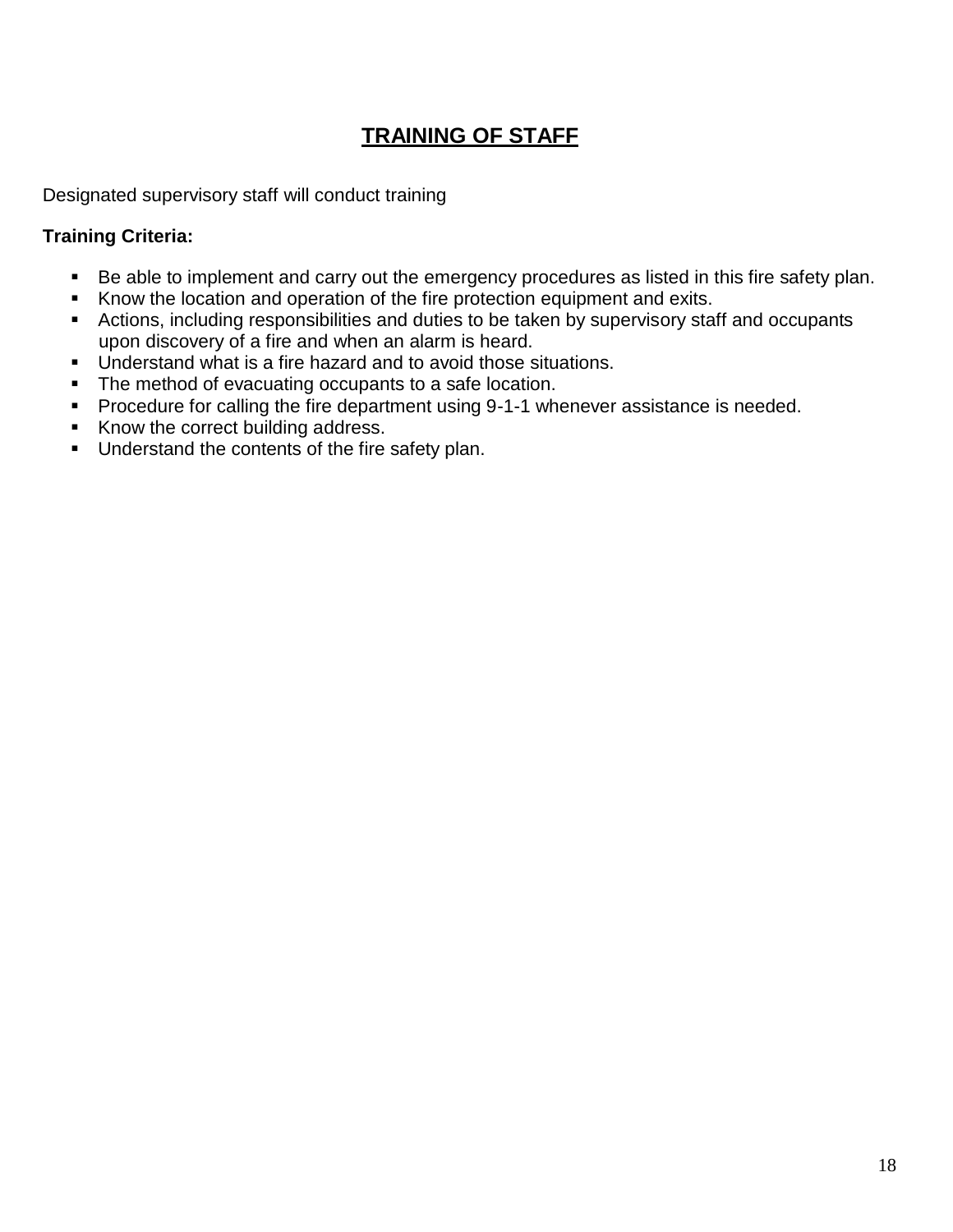## **FIRE EXTINGUISHMENT – CONTROL OR CONFINEMENT**

Fires present a danger of smoke inhalation and should be left for the fire service or the fire protection systems to extinguish. However, if a **small** fire is encountered, **trained** persons with sufficient knowledge in the operation of a fire extinguisher may attempt to extinguish the fire.

#### **This is a voluntary action.**

- $\triangleright$  In the event a fire is detected, all doors to the area shall be closed. This will initially limit the spread of toxic smoke and confine the fire.
- $\triangleright$  Ensure the alarm is sounded and evacuation is initiated.
- ➢ Ensure the Dryden Fire Department has been notified.
- ➢ Supervisory staff or a designated assistant shall be dispatched to meet the fire department.

When using a fire extinguisher, use the **P.A.S.S.** method.

**P** = Pull the pin; use a twisting motion to break the seal. Do not lean on the trigger handle; keep the nozzle pointing away from you.

**A**= Aim the nozzle at the base of the fire, the edge closest to you. Keep a distance of 6-10 feet away from the fire. Hold the extinguisher under the handle in a vertical position.

**S**= Squeeze the trigger or handle of the fire extinguisher. Do not release the trigger until after the flames have ceased.

**S**= Sweep from side to side slowly to extinguish the fire. Watch for re-ignition.

If smoke or heat conditions are too severe, or the extinguisher is insufficient to extinguish the fire, back out of the area away from the fire, close the door, leave the extinguisher on the floor and leave the building.

In the event a small fire cannot be extinguished with the use of a portable fire extinguisher or the smoke presents a hazard to the operator, then the door to the area should be closed to confine and contain the fire.

Leave the fire area, and alert staff and occupants (verbal alarm)

Ensure the fire department has been notified and wait for them.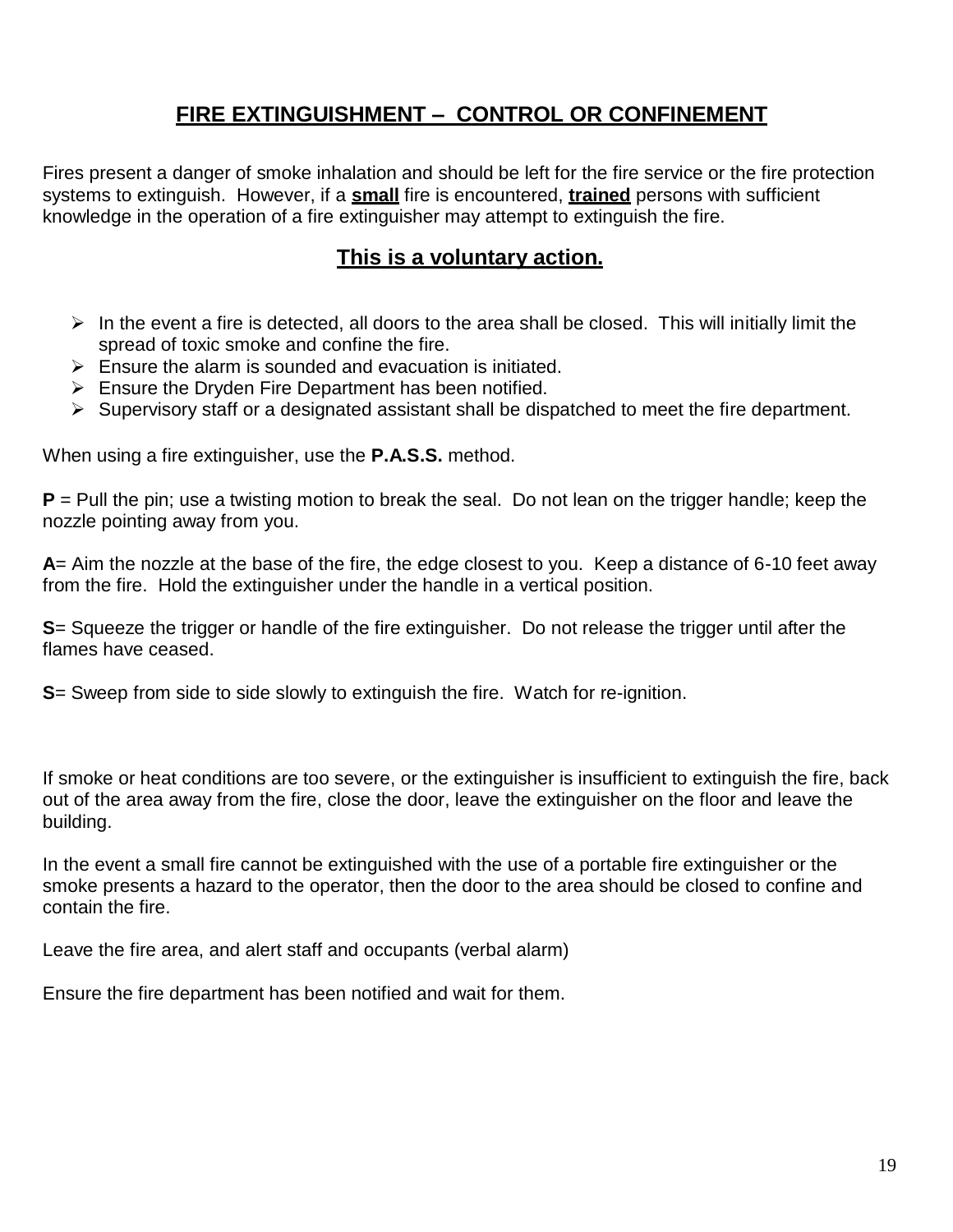## **FIRE DRILLS**

Fire Drills ensure that the occupants and staff are totally familiar with emergency evacuation procedures, fire protection systems, egress routes and accounting for all occupants in a coordinated and systematic method.

Fire drills in this facility are to be conducted:

**Annually Monthly** Three times in the fall and spring semesters

While occupant participation is highly recommended, it is not necessarily mandatory except for schools. Fire Drills are to be conducted annually, monthly and 3x's fall and 3x's spring semester. When providing fire drill training it is beneficial to recommend occupants review their own fire safety instructions, and provide them with updates and fire safety educational literature.

When conducting fire drills, the procedure of holding fire drills including the emergency procedures appropriate to the building shall also take into consideration the building occupancy and its fire hazards; the safety features provided in the building; and the desirable degree of participation of occupants other than supervisory staff.

Fire drill procedures shall be prepared in consultation with the Chief Fire Official. Records of a fire drill shall be kept for 12 months after the fire drill. The requirements for fire drills can be found in the Ontario Fire Code Section 2.8.

#### *For more information on Fire Drill Guidelines please contact the OFM website at [www.ofm.gov.on.ca.](http://www.ofm.gov.on.ca/)*

Dryden Fire Department staff are able to offer Fire Safety Seminars and Fire Extinguisher training if requested pending availability, location, attendance and other pertinent conditions. They can be contacted at 807-223-1178.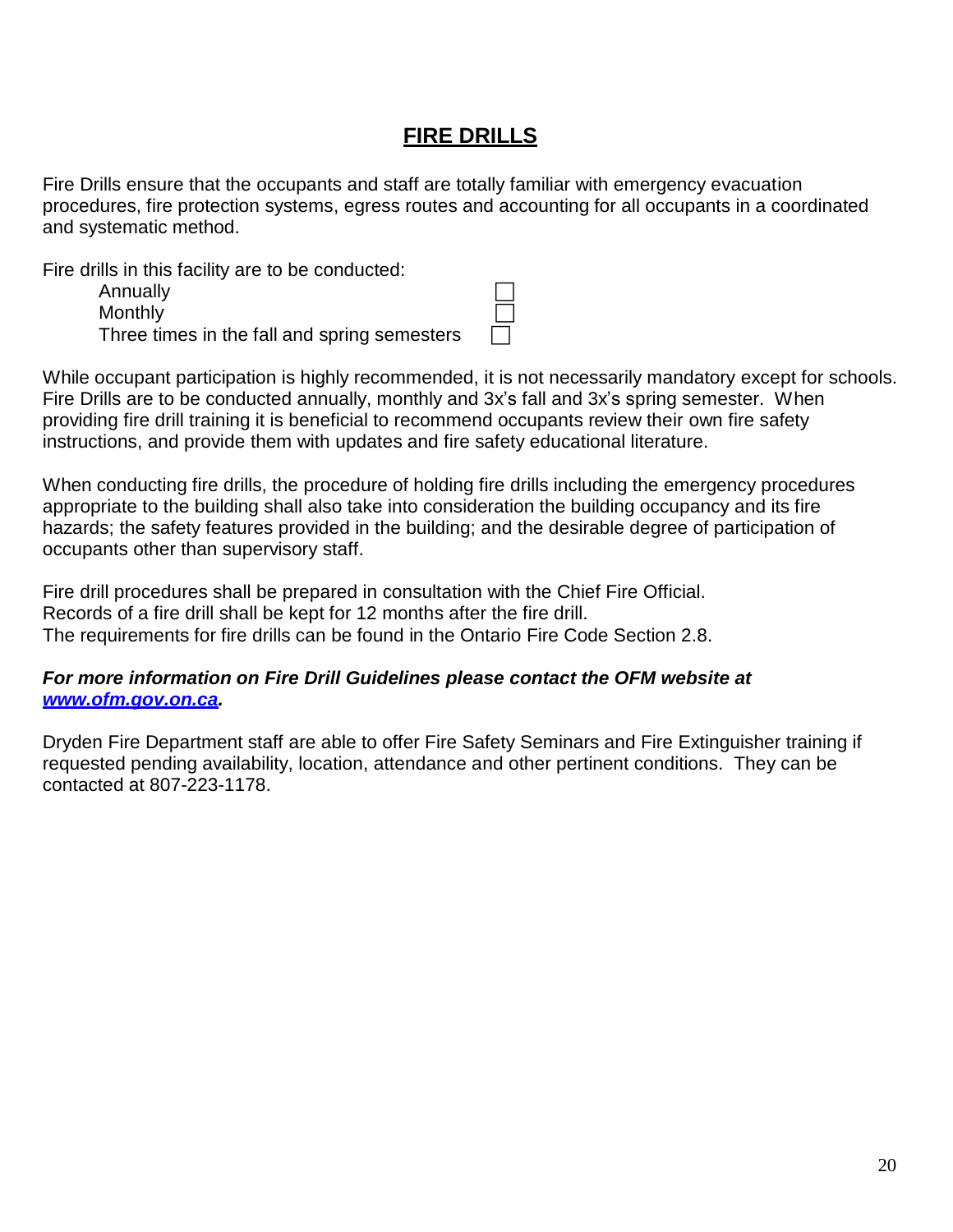### *FIRE DRILL REPORT*

| Date of Drill:<br>and the control of the control of the control of the control of the control of the control of the control of the                                                                                                        |
|-------------------------------------------------------------------------------------------------------------------------------------------------------------------------------------------------------------------------------------------|
|                                                                                                                                                                                                                                           |
| Your location when the alarm signal was given: _________________________________                                                                                                                                                          |
| Did you hear the alarm signal clearly? Yes $\Box$<br>No                                                                                                                                                                                   |
|                                                                                                                                                                                                                                           |
|                                                                                                                                                                                                                                           |
|                                                                                                                                                                                                                                           |
| Were endangered occupants evacuated using evacuation techniques, safe areas, internal evacuation<br>and/or teams?<br><u> 1980 - Johann John Stone, markin film yn y brening yn y brening yn y brening y brening yn y brening y brenin</u> |
| Was the attempt made to confine, control or extinguish the fire in the scenario?                                                                                                                                                          |
| Was designated equipment or machinery shut down? _______________________________                                                                                                                                                          |
| Periodically fire drills should involve the use and assessment of the alternative measures outlined in the<br>fire safety plan, for any shutdown of fire protection equipment and systems or part thereof.                                |
| Did persons respond favourably to the drill?                                                                                                                                                                                              |
| <b>GENERAL OBSERVATIONS:</b>                                                                                                                                                                                                              |
| <b>DEFICIENCIES NOTED:</b>                                                                                                                                                                                                                |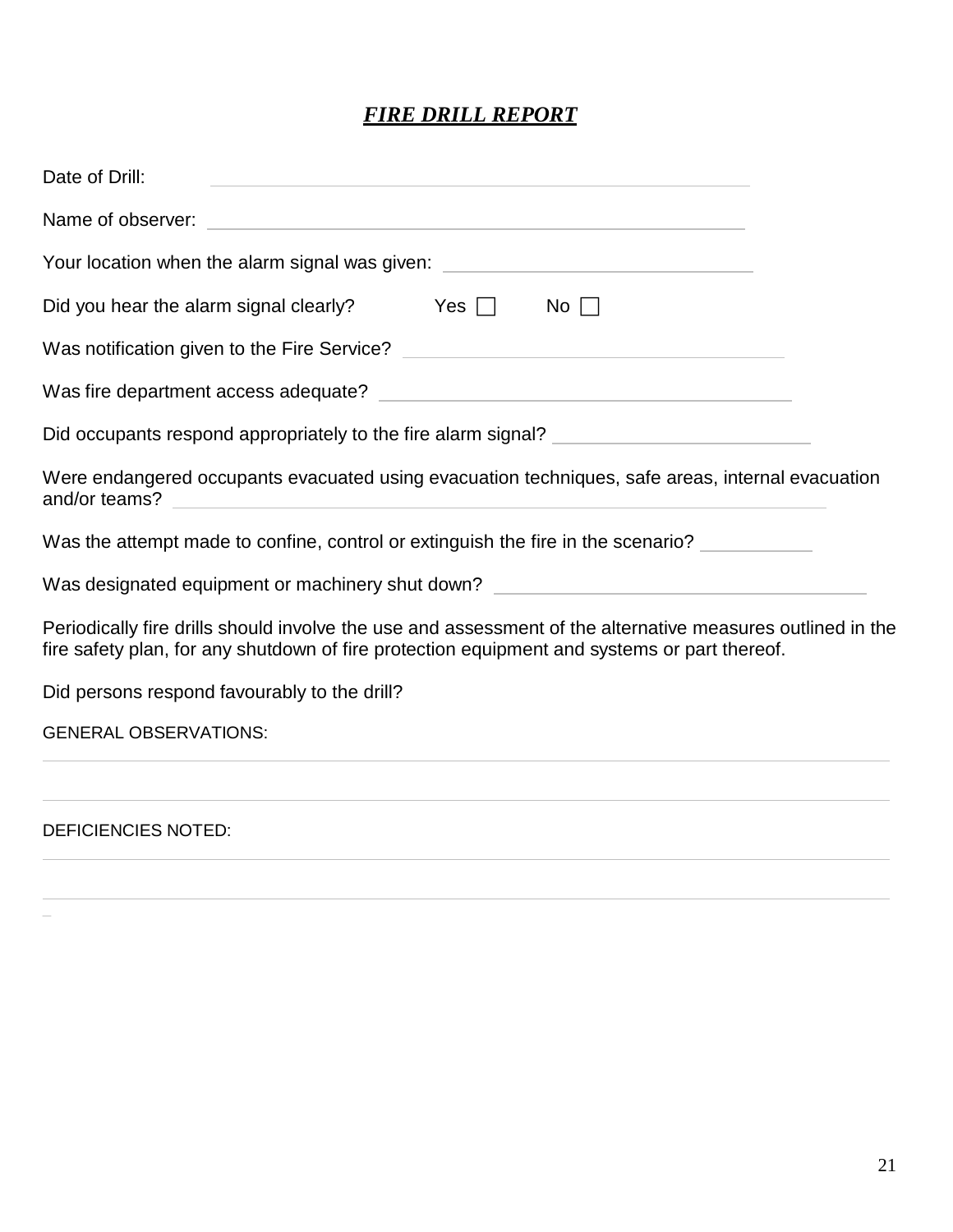#### **CONTROL OF FIRE HAZARDS/GENERAL PRACTICES**

#### **A high standard of housekeeping and building maintenance is probably the most important single factor in the prevention of fire. Listed below are some specific directions to avoid fire hazards:**

 Do not use the stairwells for storage or accumulating of garbage. Assure proper management of garbage and refuse including packaging and storage materials.

 Keep any stairwell, smoke and fire doors closed at ALL times and maintained in proper working order.

 ENSURE clearance is maintained at ALL times to 'fire protection equipment', (e.g. hydrants, standpipe connection, fire routes, hose cabinets, portable fire extinguishers, sprinkler heads.

 Store and use flammable and combustible liquids and gases in approved quantities and only in approved containers and locations. (Combustible materials shall not be used to absorb flammable or combustible liquid spills within buildings.)

 Greasy or oily rags or materials subject to spontaneous heating shall be deposited in a proper safety container or be removed from the premises.

Flammable liquids shall not be used for cleaning purposes.

Do not use extension cords for permanent wiring.

Do not use unsafe electrical equipment, frayed extension cords or over-loaded outlets,

Do not use candles or other items with open flames unless approved.

Do not use decorating materials which burn easily.

Keep cigarette lighters and matches out of the reach of children.

Turn off coffee pots, stove burners, ovens, etc., when not in use.

Avoid unsafe cooking practices (deep frying – too much heat or loosely hanging clothes). Do not use a barbeque inside building.

Do not permit combustible waste materials to accumulate in quantities or locations, which will constitute a fire hazard.

 If 'No Smoking' policy is established, avoid careless smoking, use large deep ash trays, do not put burning materials such as cigarettes and ashes into garbage cans and ensure full extinguishment of smoking materials.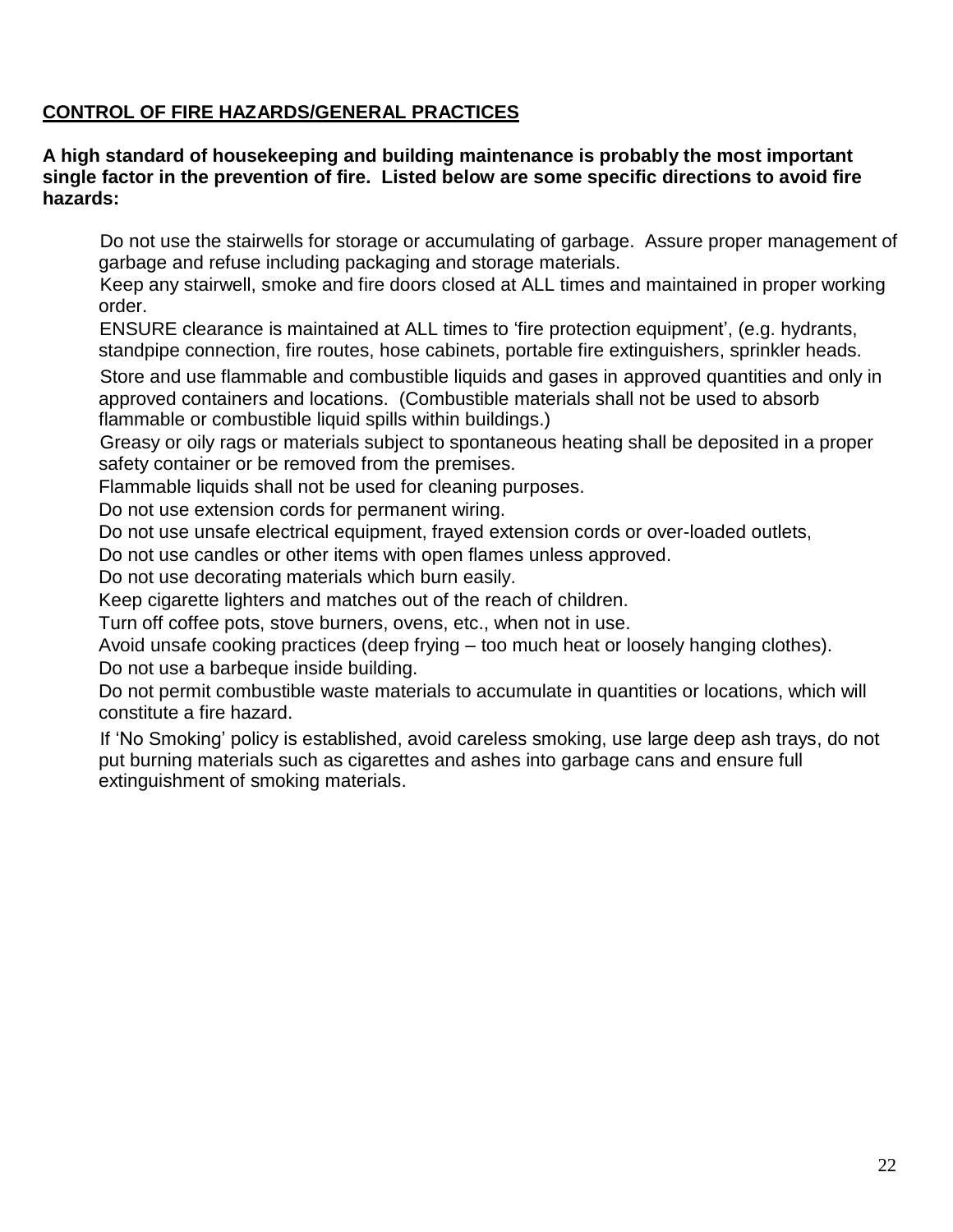#### **ALTERNATIVE MEASURES FOR OCCUPANT FIRE SAFETY**

In the event of any shut down of fire protection equipment and systems, the Dryden Fire Department and the occupants will be notified and instructions will be posted as to alternate provisions or actions to be taken in case of an emergency.

#### **Examples of when alternative measures would be required:**

Failure of Electrical Systems Fire Route and Fire Fighter access when temporarily obstructed When interior renovations may partially or temporarily obstruct access to exits. Alternative measures for special extinguishing systems will not be approved by Dryden Fire Department

Temporary shutdown of fire protection systems for maintenance or repair.

Procedures to be followed in the event of system shutdown are as follows:

- 1. Notify the Dryden Fire Department at 807-223-1178 extension 8 to reach the on call employee, do not use 9-1-1. Give your name, address and description of the problem and when you expect it to be corrected. The Dryden Fire Department will be notified in writing if shutdowns are expected to be longer than 24 hours.
- 2. Post notices at all exits and the main entrance, stating the problem and when you expected it to be corrected.
- 3. All shutdowns will be confined to as limited an area and duration as possible.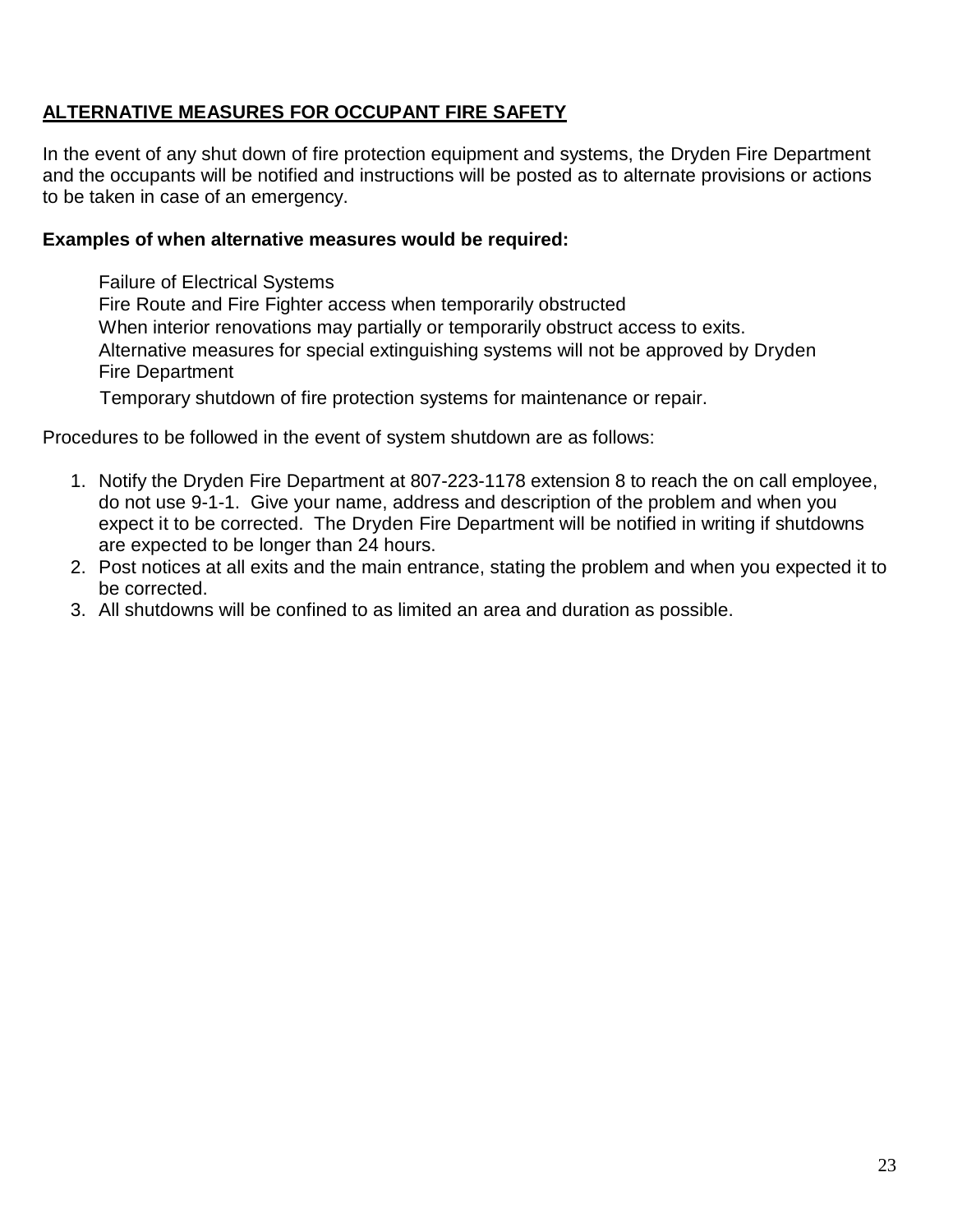#### *FIRE PROTECTION SYSTEM MAINTENANCE*

#### **ROUTINE MAINTENANCE SCHEDULES**

The Ontario Fire Code sets out specific requirements for checking, inspecting and testing of fire safety and protection equipment in existing buildings. To assist you in fulfilling your obligations the Dryden Fire Department has developed the attached checklists. These checklists include a list of Ontario Fire Code required checks, inspections and/or tests to be made of fire protection equipment and can be included in your fire safety plan.

#### **Please note that these attached checklists have been prepared for purposes of convenience only – resubmission of the original document will not be accepted. The Fire Code and other documents referenced in the Fire Code must be consulted for a complete and accurate explanation.**

The Fire Code also contains several specific requirements for the keeping of records of routine maintenance tests and corrective measures

During routine inspections Fire Prevention Officers may request records to ensure that the necessary checks, inspections and/or tests are being done and records are in order.

#### **EXCERPTS AND DEFINITIONS FROM THE ONTARIO FIRE CODE**

#### **Division A, Article 1.1.2.1.**

Unless otherwise specified, the *owner* is responsible for carrying out the provisions of this Code.

#### **Division B, Article 1.1.1.1.**

Where tests, repairs or alterations are made to fire protection installations, including sprinkler and standpipe systems, a procedure of notification shall be established, and the procedure shall include notifying the fire department and the building occupants where necessary for safety in the event of a fire emergency.

#### **Check**

Means visual observation to ensure the device or system is in place and is not damaged or obstructed.

#### **Inspect**

Means physical examination to determine that the device or system will apparently perform in accordance with its intended function.

#### **Test**

Means operation of the device or system to ensure that it will perform in accordance with its intended operation and function.

#### **Chief Fire Official**

Means the Municipal Fire Chief or a member of the Fire Department designated by such.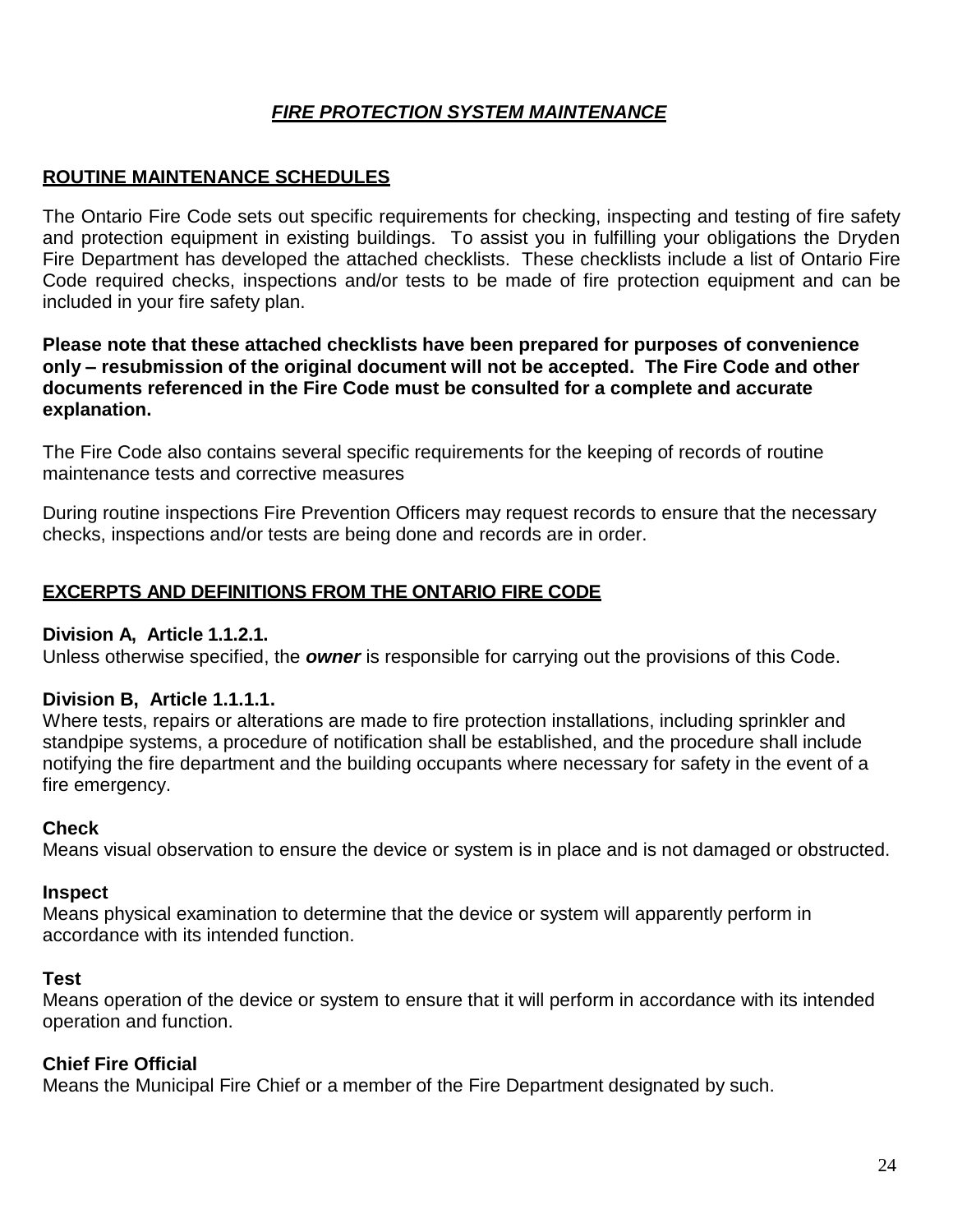## **Fire Department Access**

| <b>Fire Code</b>          | <b>Maintenance Measures</b>                                                                                                                                                                                                                          | <b>Inspection Frequency</b> | <b>Responsibility</b> |
|---------------------------|------------------------------------------------------------------------------------------------------------------------------------------------------------------------------------------------------------------------------------------------------|-----------------------------|-----------------------|
| Division B<br>2.5.1.2.(1) | Fire access routes and access panels or<br>windows provided to facilitate access by fire<br>fighting operations shall not be obstructed<br>by vehicles, gates, fences, building<br>materials, vegetation, signs or any other<br>form of obstruction. | As required                 | Owner                 |
| Division B<br>2.5.1.3.    | Fire access routes – streets, yards, private<br>roadways, shall be maintained so as to be<br>immediately ready for use at all times by<br>fire department vehicles                                                                                   | As required                 | Owner                 |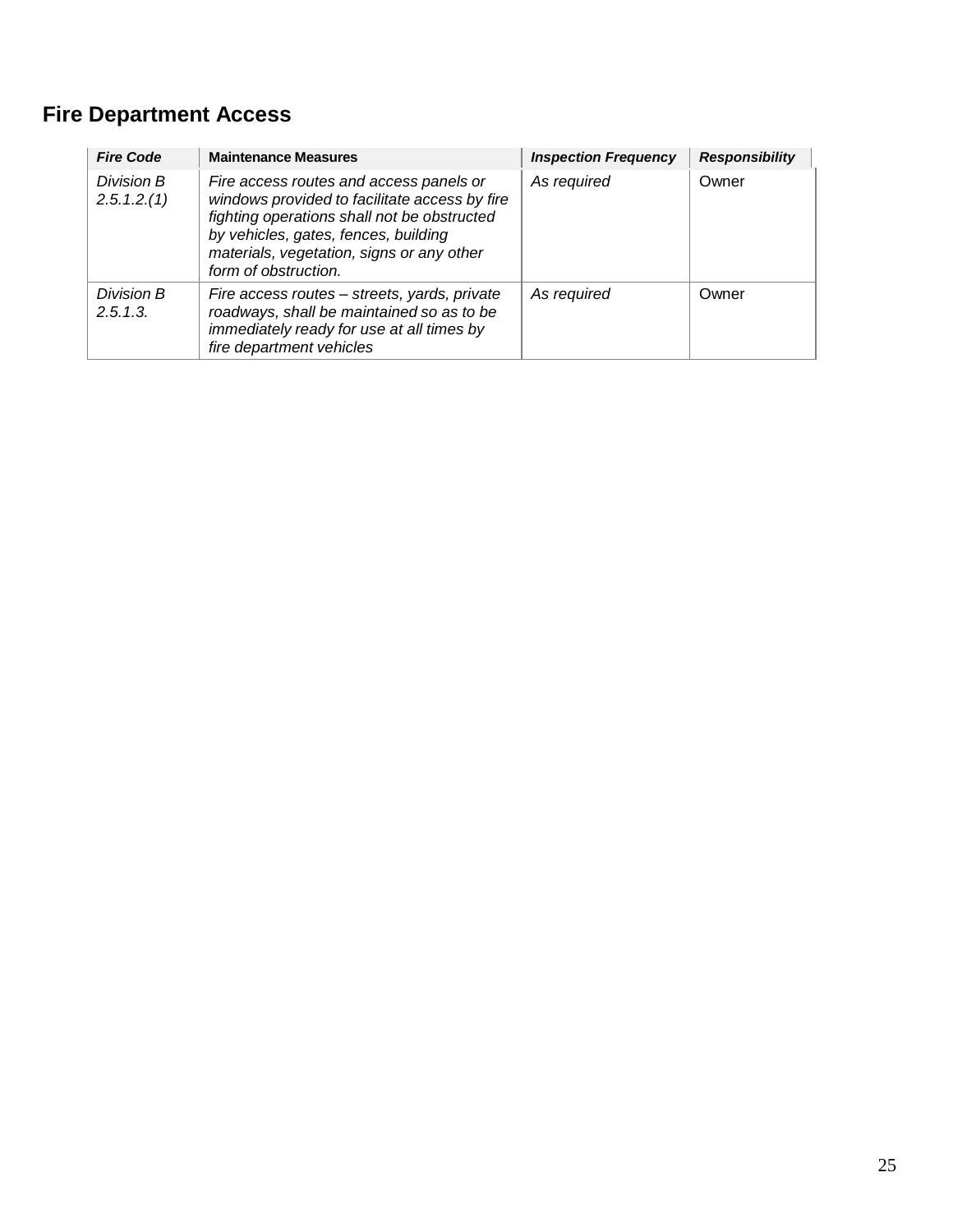## **Means of Egress and Exit Signs**

| <b>Fire Code</b>       | <b>Maintenance Measures</b>                                                                         | Inspection<br>Frequency | Responsibility |
|------------------------|-----------------------------------------------------------------------------------------------------|-------------------------|----------------|
| Division B<br>2.7.3.1. | required exit signs shall be maintained to<br>ensure they are clearly visible, clean and<br>legible | as required             |                |
| Division B<br>2.7.3.2. | maintain exit lights to ensure they are<br>illuminated and in good repair                           | as required             |                |
| Division B<br>2.7.1.7. | maintain access to exits, including corridors<br>and outside areas free from obstruction            | as required             |                |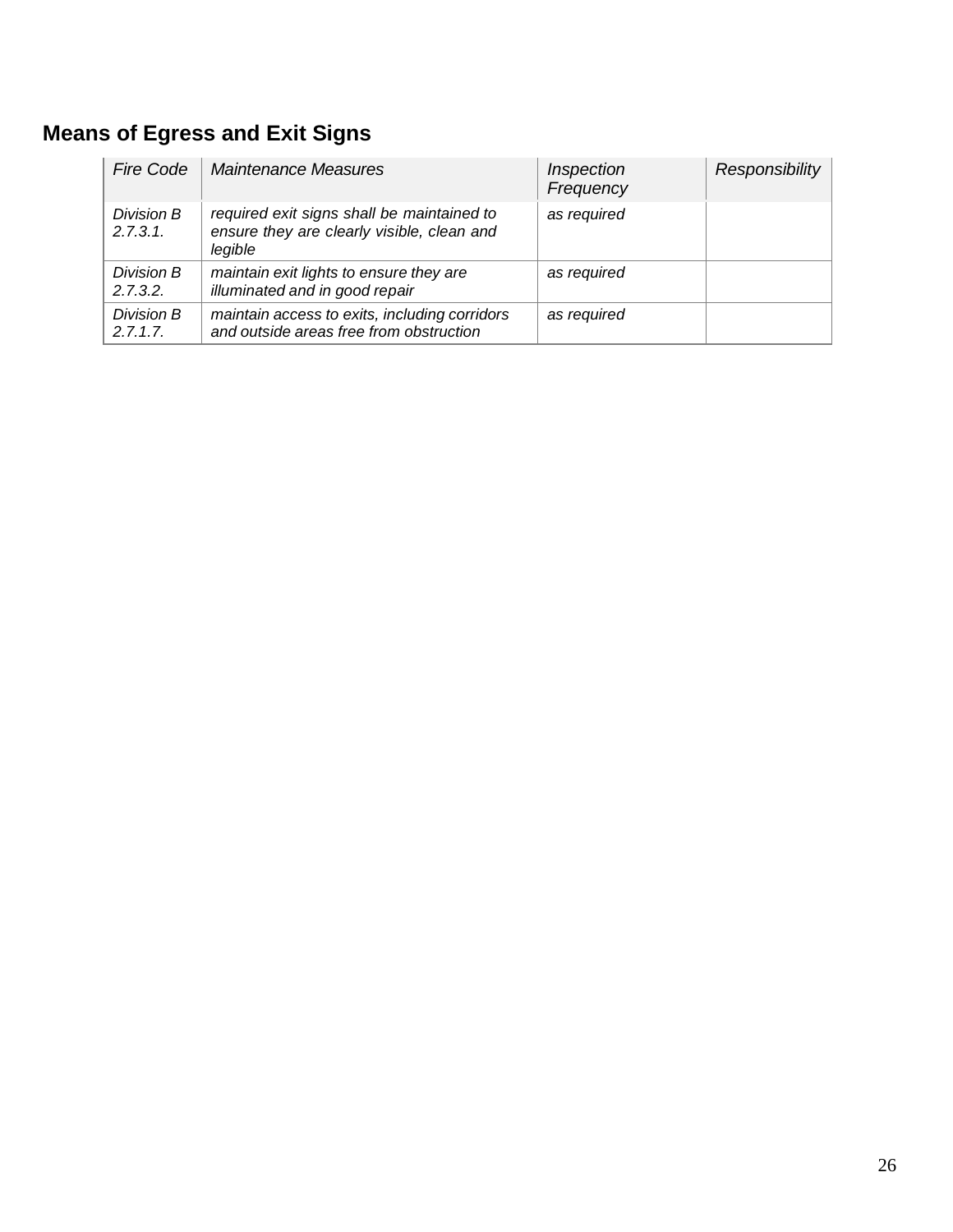## **Portable Fire Extinguishers**

Reference should be made to NFPA 10-2002 for exact details. (in accordance with Subsection 6.2.7. – Inspection, Testing and Maintenance)

| <b>Fire Code</b>                               | <b>Maintenance Measures</b>                                                                                                                                                                                                                                                       | <b>Inspection</b><br><b>Frequency</b> | <b>Responsibility</b> |
|------------------------------------------------|-----------------------------------------------------------------------------------------------------------------------------------------------------------------------------------------------------------------------------------------------------------------------------------|---------------------------------------|-----------------------|
| Division B<br>6.2.7.2                          | Inspect all portable extinguishers                                                                                                                                                                                                                                                | monthly                               |                       |
| Division B<br>6.2.7.1                          | Maintain and test all portable extinguishers in<br>conformance with NFPA 10                                                                                                                                                                                                       | Annually                              |                       |
| Division B<br>6.2.7.1                          | Hydrostatically test carbon dioxide and water<br>type extinguishers                                                                                                                                                                                                               | Every 5 years                         |                       |
| Division B<br>6.2.7.1                          | Empty stored pressure type extinguishers and<br>subject to maintenance                                                                                                                                                                                                            | Every 6 years                         |                       |
| Division B<br>6.2.7.1                          | Hydrostatically test dry chemical type<br>extinguisher                                                                                                                                                                                                                            | Every 12 years                        |                       |
| Division B<br>6.2.7.6<br>Division B<br>6.2.7.1 | Portable fire extinguishers shall be replaced<br>or recharged after use in conformance with<br>instructions given on the extinguisher<br>nameplate or as indicated by an inspection or<br>when performing maintenance.                                                            | As required                           |                       |
| Division B<br>6.2.7.4                          | Each portable fire extinguisher shall have a<br>tag securely attached to it showing the<br>maintenance or recharge date, the servicing<br>agency and the signature of the person who<br>performed the service or have another<br>approved record showing the same<br>information. | As required                           |                       |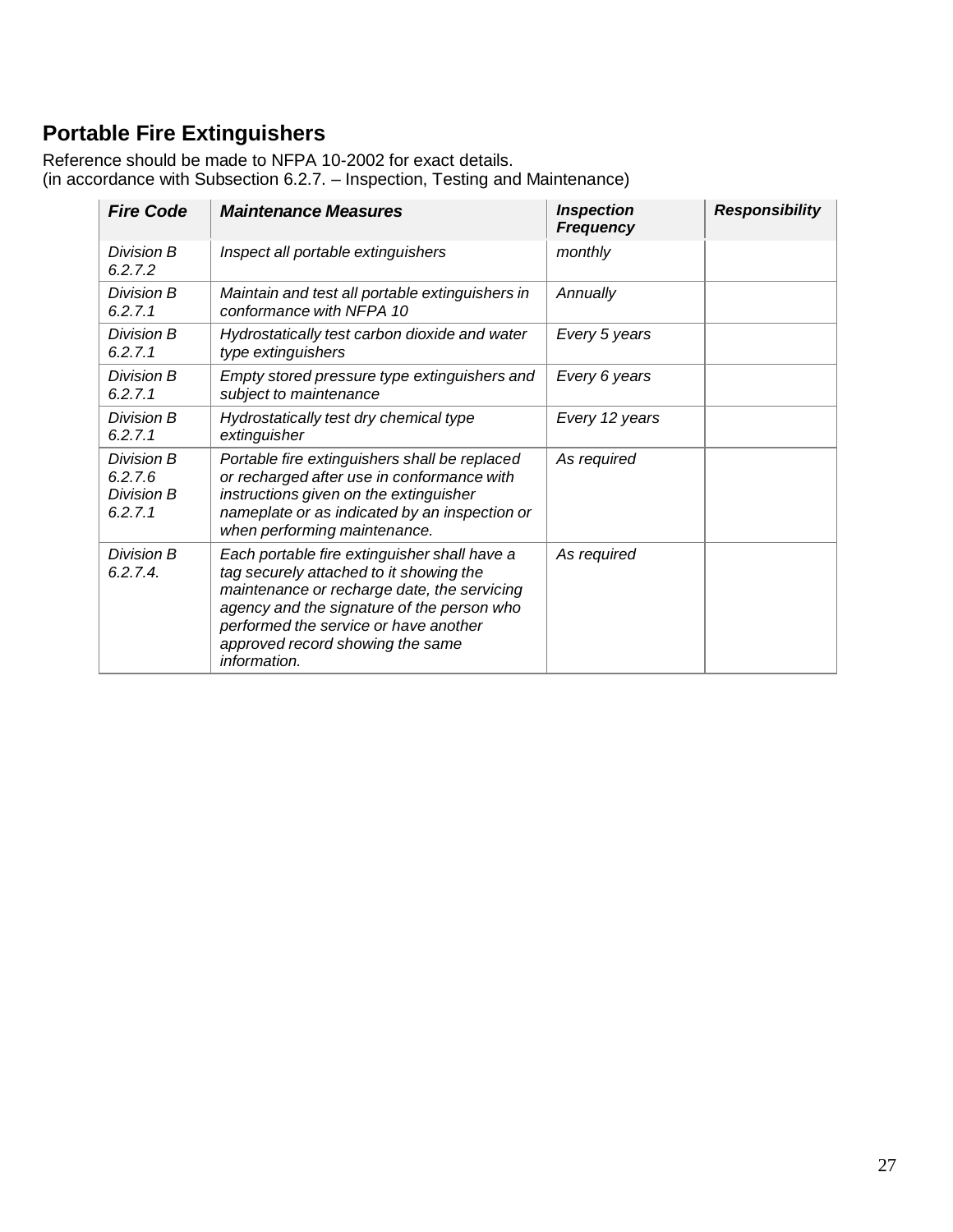## **Emergency Lighting Systems**

| <b>Fire Code</b>             | <b>Maintenance Measures</b>                                                                                                                                                                                                                                                                                                                                                                                   | <b>Inspection</b><br><b>Frequency</b> | <b>Responsibility</b> |
|------------------------------|---------------------------------------------------------------------------------------------------------------------------------------------------------------------------------------------------------------------------------------------------------------------------------------------------------------------------------------------------------------------------------------------------------------|---------------------------------------|-----------------------|
| Division B<br>2.7.3.3.       | pilot lights checked for operation                                                                                                                                                                                                                                                                                                                                                                            | monthly                               |                       |
| Division B<br>2.7.3.3.       | test emergency lighting units to ensure<br>emergency lights will function upon failure<br>of the primary power supply                                                                                                                                                                                                                                                                                         | monthly                               |                       |
| Division B<br>2.7.3.3.(3)(b) | test system                                                                                                                                                                                                                                                                                                                                                                                                   | annually                              |                       |
| Division B<br>2.7.3.3.       | test emergency lighting units to ensure unit<br>will provide emergency lighting for a<br>duration equal to the design criteria under<br>simulated power failure conditions<br>(After completion of the test, the charging<br>conditions for voltage and current and the<br>recovery period shall be tested to ensure<br>that the charging system is in accordance<br>with the manufacturer's specifications.) | annually                              |                       |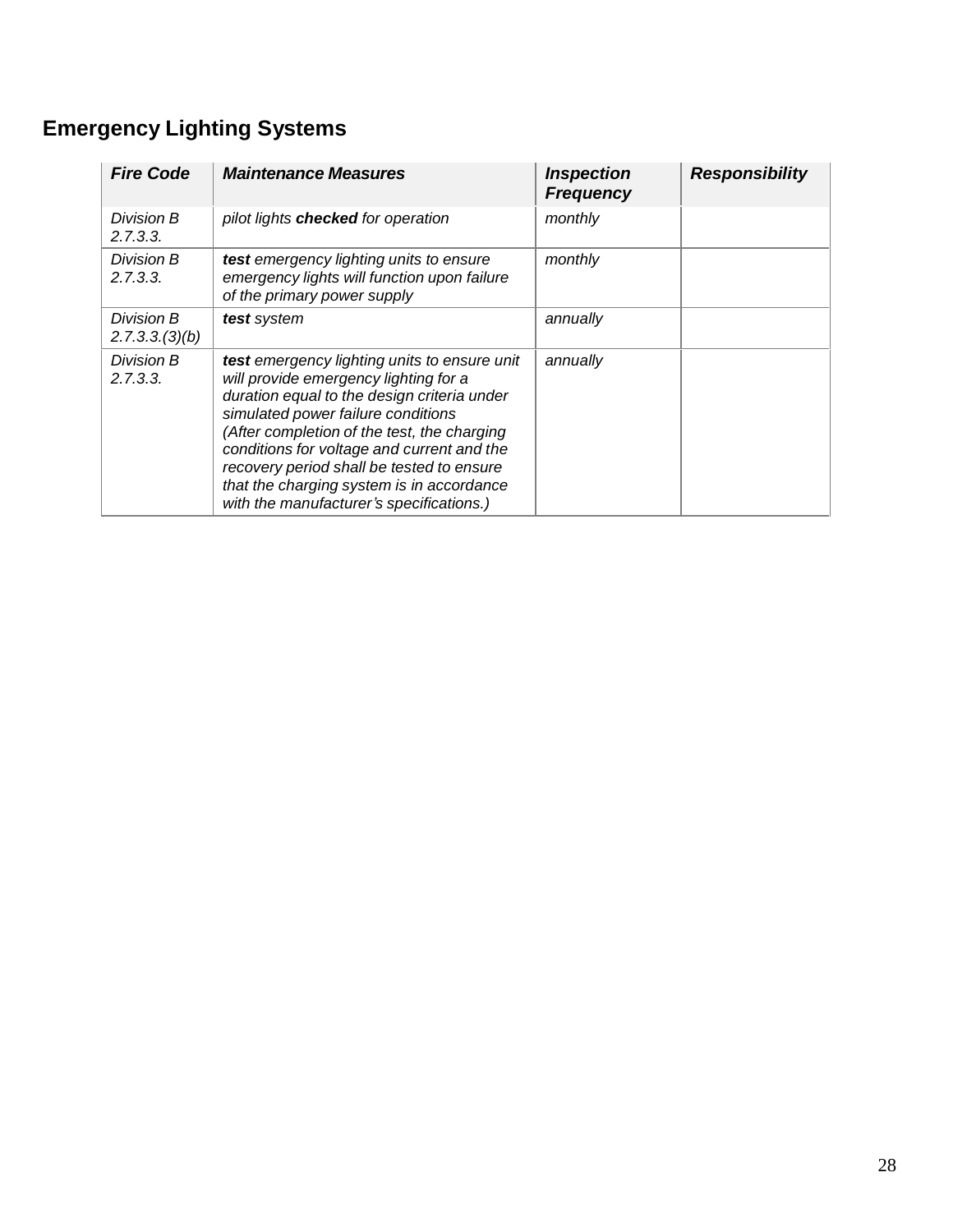## **Fire Alarm Systems**

Reference should be made to CAN/ULC-S536. (in accordance with Subsection 6.3.2. – Check, Inspect and Test)

| <b>Fire Code</b>       | <b>Maintenance Measures</b>                                                                                            | <b>Inspection</b><br><b>Frequency</b> | <b>Responsibility</b> |
|------------------------|------------------------------------------------------------------------------------------------------------------------|---------------------------------------|-----------------------|
| Division B<br>6.3.2.3. | The central and alarm control facility shall be<br>checked daily for a trouble signal                                  | daily                                 | Owner                 |
| Division B<br>6.3.2.2. | Inspect remote trouble signal indicators &<br>status of the primary power 'on' indicator                               | daily                                 | Owner                 |
| Division B<br>6.3.2.2. | Inspect & test one initiating field device or<br>manual pull station on a rotational basis while<br>in emergency power | monthly                               |                       |
| Division B<br>6.3.2.2. | While in emergency power check & test the<br>operation of the common audible & visual<br>trouble signals               | monthly                               |                       |
| Division B<br>6.3.2.2. | Inspect batteries                                                                                                      | monthly                               |                       |
| Division B<br>6.3.2.2. | Test one emergency telephone                                                                                           | monthly                               |                       |
| Division B<br>6.3.2.2. | Test voice paging system to one zone                                                                                   | monthly                               |                       |
| Division B<br>6.3.2.2. | Test & Inspect complete system as required<br>in CAN/ULC-S536                                                          | yearly                                |                       |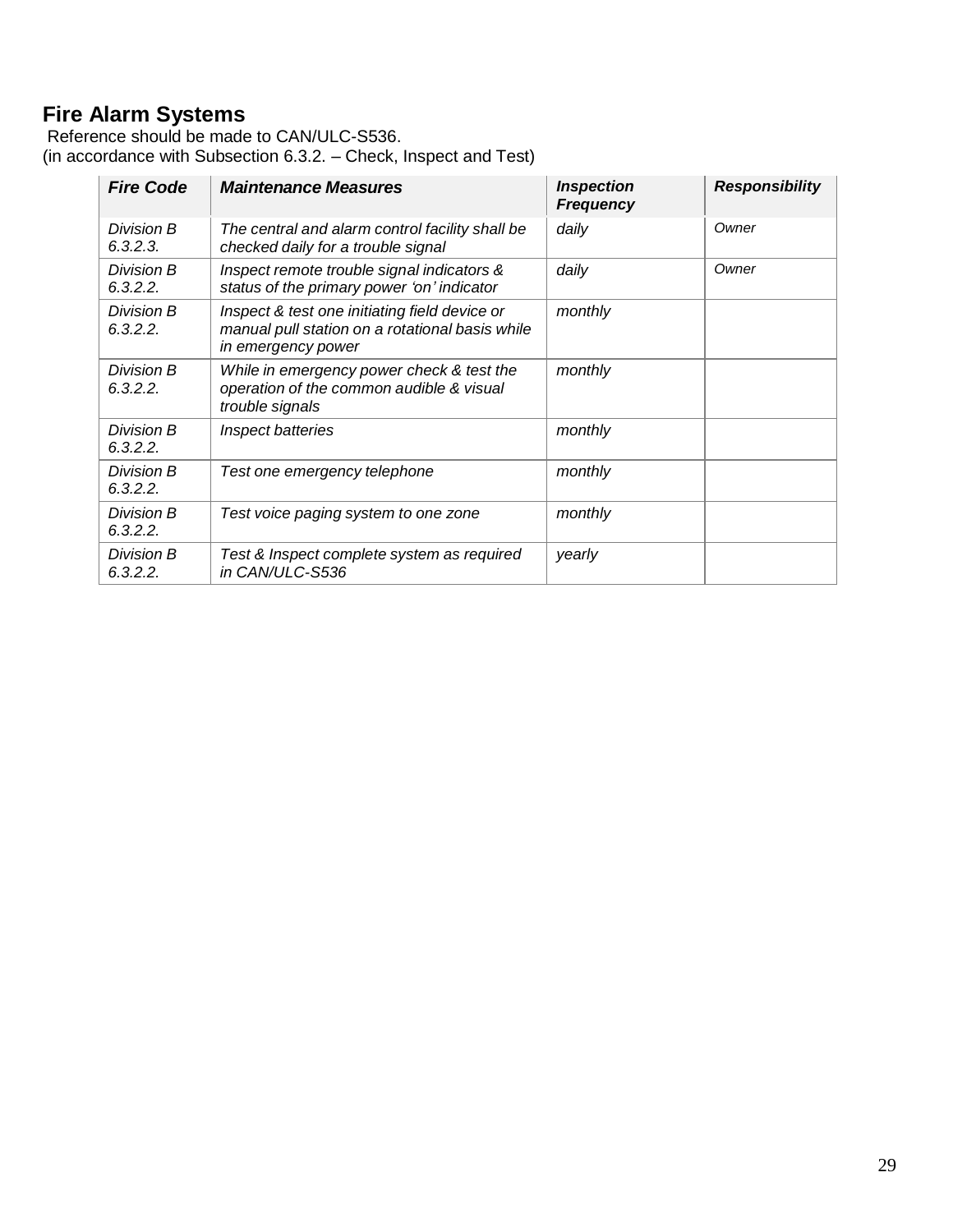## **Fire Separations**

| <b>Fire Code</b>          | <b>Maintenance Measures</b>                                                                                                                                                                                                                                                                                                                                                                                                                                                           | <b>Inspection</b><br><b>Frequency</b> | <b>Responsibility</b> |
|---------------------------|---------------------------------------------------------------------------------------------------------------------------------------------------------------------------------------------------------------------------------------------------------------------------------------------------------------------------------------------------------------------------------------------------------------------------------------------------------------------------------------|---------------------------------------|-----------------------|
| Division B<br>2.2.3.4.    | inspect all doors in fire separations                                                                                                                                                                                                                                                                                                                                                                                                                                                 | monthly                               | Owner                 |
| Division B<br>2.2.3.5.    | check doors in fire separations to ensure that<br>they are closed                                                                                                                                                                                                                                                                                                                                                                                                                     | As required                           | Owner                 |
| Division B<br>2.2.1.1.    | Maintain the integrity of damaged fire<br>separations between major occupancies                                                                                                                                                                                                                                                                                                                                                                                                       | As required                           | Owner                 |
| Division B<br>$2.2.2.1$ . | Maintain the integrity of damaged fire<br>separations between rooms, corridors, shafts<br>and other spaces.                                                                                                                                                                                                                                                                                                                                                                           | As required                           | Owner                 |
| Division B<br>2.2.3.1     | Maintain the fire-protection rating of<br>damaged closures                                                                                                                                                                                                                                                                                                                                                                                                                            | As required                           | Owner                 |
| Division B<br>2.2.3.2.(1) | Maintain closures in fire separations to be<br>operable at all times by keeping fusible links<br>and heat or smoke actuating devices<br>undamaged and free of paint and dirt;<br>keeping guides, bearings and stay rolls clean<br>and lubricated; making necessary<br>adjustments and repairs to door hardware<br>and accessories to ensure proper closing and<br>latching, and; repairing or replacing<br>inoperative parts of hold-open devices and<br>automatic releasing devices. | As required                           | Owner                 |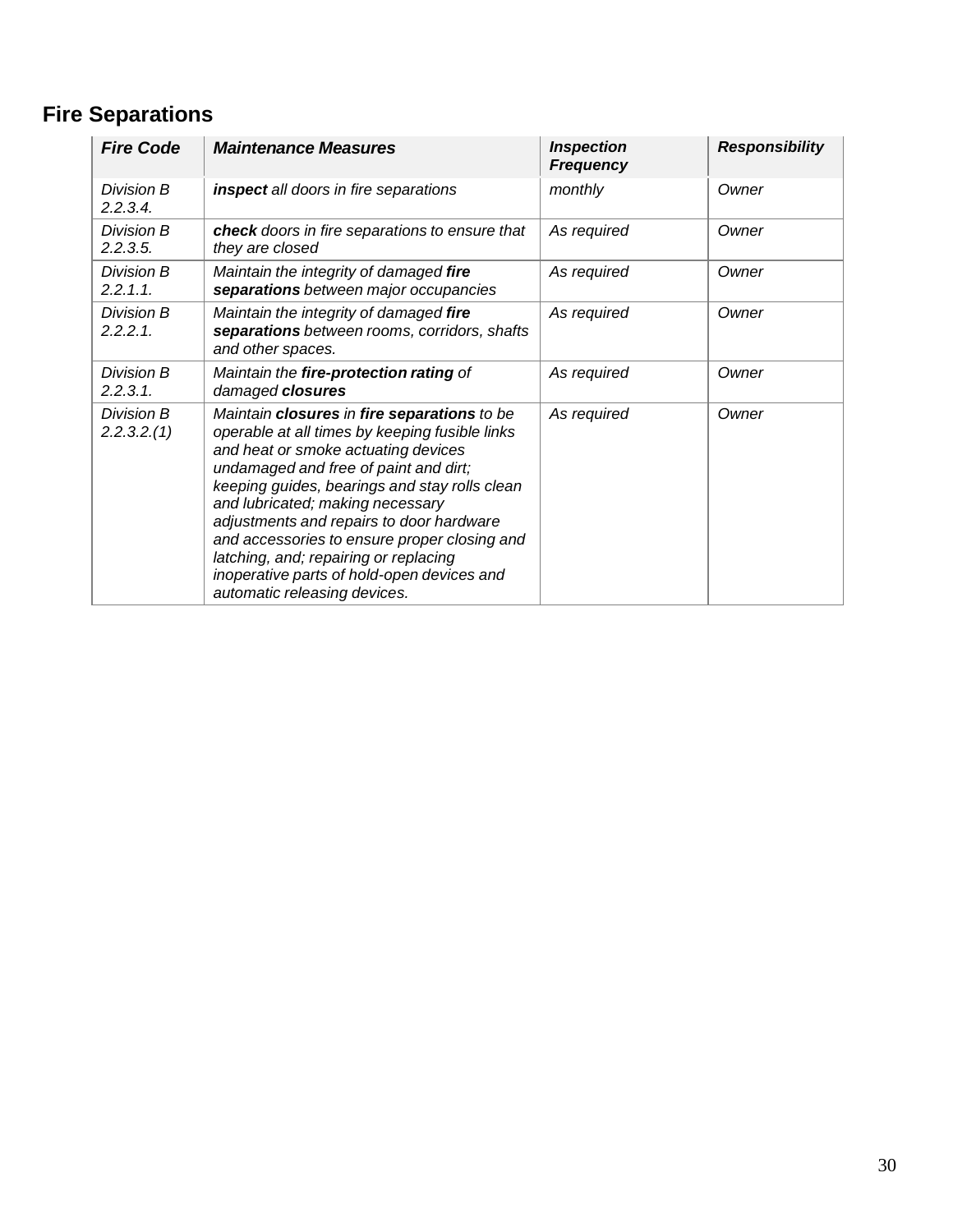## *Fire Protection System for Commercial Cooking Equipment*

**Reference should be made to NFPA 96 for exact details**

| <b>Fire Code</b>       | <b>Maintenance Measures</b>                                                                                                      | <b>Inspection</b><br><b>Frequency</b> | <b>Responsibility</b> |
|------------------------|----------------------------------------------------------------------------------------------------------------------------------|---------------------------------------|-----------------------|
| Division B<br>2.6.1.3. | Check hoods, filters and ducts in ventilation<br>systems subject to the accumulation of<br>combustible deposits.                 | weekly                                |                       |
| Division B<br>6.8.2.1  | Inspect system for obvious or mechanical<br>damage                                                                               | monthly                               |                       |
| Division B<br>6.8.2.1  | Visually check to ensure seals and lock pins are<br>in place and the system is ready to operate                                  | monthly                               |                       |
| Division B<br>6.8.2.1  | Visually check all pressure gauges to ensure<br>system is properly charged.                                                      | monthly                               |                       |
| Division B<br>6.8.2.1  | Visually check fusible links and detector<br>assembly for any accumulation of grease or<br>deposits.                             | monthly                               |                       |
| Division B<br>2.6.1.13 | Inspect and maintain exhaust and fire protection<br>system for commercial cooking equipment.                                     | Every 6 months                        |                       |
| Division B<br>2.6.1.3. | Hoods, filters, ducts subject to accumulation of<br>combustible deposits shall be cleaned when<br>deposits create a fire hazard. | As required                           |                       |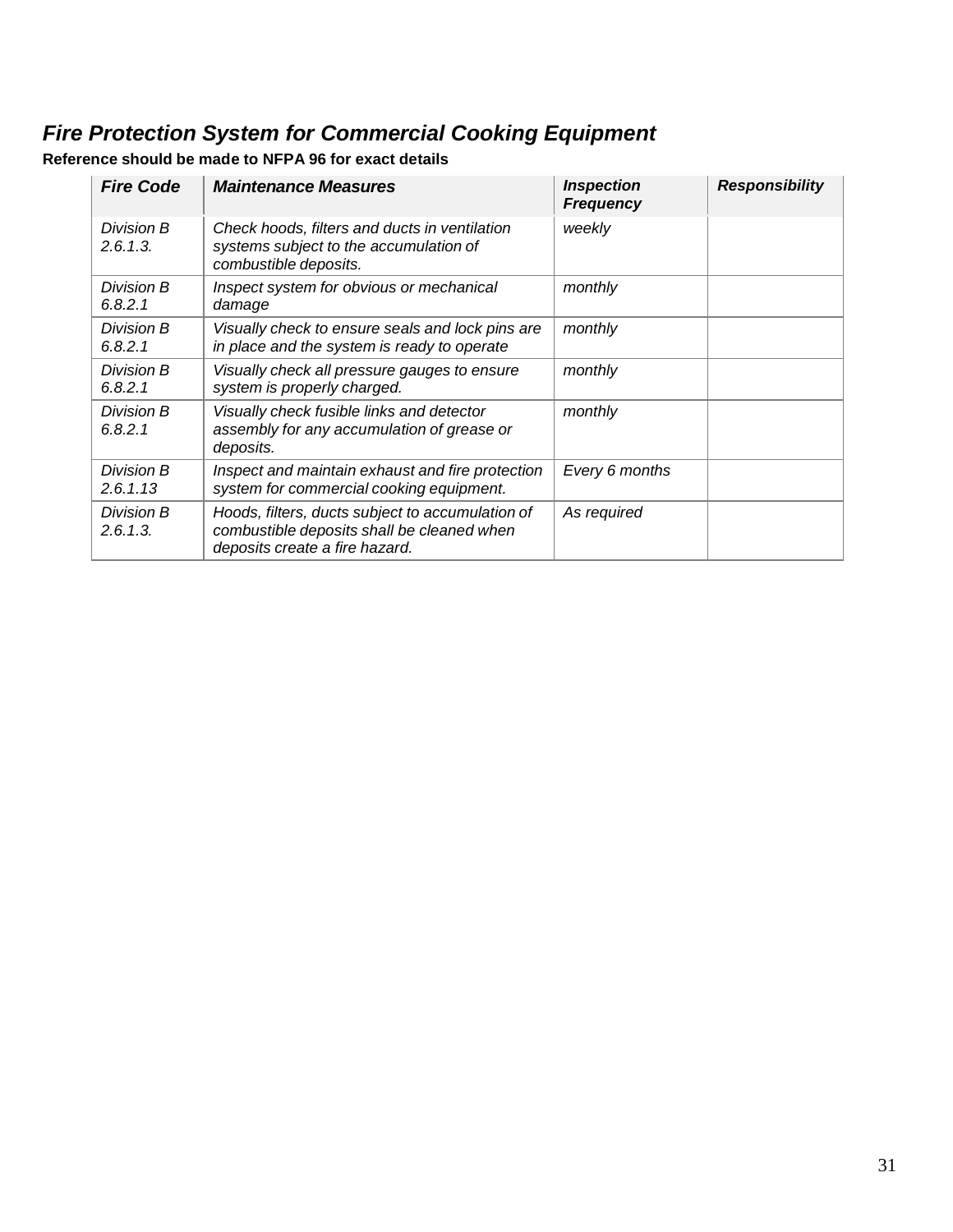## *Automatic Sprinkler System*

#### **Reference should be made to NFPA 13 for exact details**

| <b>Fire Code</b>              | <b>Maintenance Measures</b>                                                                                                                                                                         | <b>Inspection</b><br><b>Frequency</b> | <b>Responsibility</b> |
|-------------------------------|-----------------------------------------------------------------------------------------------------------------------------------------------------------------------------------------------------|---------------------------------------|-----------------------|
| Division B<br>6.5.3.1.        | valves that are not electrically supervised and<br>control water supplies to sprinklers and alarm<br>connections (e.g. control valves), shall be<br>checked to ensure they are in the open position | weekly                                | Owner                 |
| <b>Division B</b><br>6.5.3.3. | water supply pressure and system air or water<br>pressure shall be checked (by using gauges) to<br>ensure the system is maintained at the required<br>operating pressure                            | weekly                                | Owner                 |
| Division B<br>6.5.5.2.        | test the sprinkler system alarm using alarm test<br>connection located at the sprinkler valve                                                                                                       | monthly                               |                       |
| Division B<br>6.5.5.7.        | test the sprinkler supervisory transmitters and<br>water flow devices                                                                                                                               | every 2 months                        |                       |
| Division B<br>6.5.4.3.        | inspect the priming water level for dry-pipe<br>systems to ensure proper levels are maintained                                                                                                      | every 3 months                        |                       |
| Division B<br>6.5.5.7.        | test gate valve supervisory switches and other<br>sprinkler and fire protection system supervisory<br>devices                                                                                       | every 6 months                        |                       |
| Division B<br>6.5.3.2.        | check exposed sprinkler system pipe hangers to<br>ensure they are in good repair                                                                                                                    | annually                              |                       |
| Division B<br>6.5.3.5.        | check all sprinkler heads to ensure they are free<br>from damage, grease, dust, paint or corrosion                                                                                                  | annually                              |                       |
| Division B<br>6.5.4.4.        | remove plugs or caps on fire department<br>connections and inspect for wear, rust or<br>obstructions - necessary corrective actions shall<br>be taken as needed                                     | annually                              |                       |
| Division B<br>6.5.5.3.        | test waterflow on wet sprinkler systems using the<br>most hydraulically remote test connection                                                                                                      | annually                              |                       |
| Division B<br>6.5.5.4         | trip test of dry pipe valves to ensure proper<br>operation of system                                                                                                                                | annually                              |                       |
| Division B<br>6.5.5.5.        | sprinkler system water supply pressure shall be<br>tested with the main drain valve fully opened to<br>ensure there are no obstructions or deterioration<br>of the main water supply                | annually                              |                       |
| Division B<br>6.5.4.2.        | dry pipe systems shall be inspected for<br>obstructions and the entire system flushed where<br>necessary                                                                                            | every 15 years                        |                       |
| Division B<br>6.5.3.4.        | check dry pipe valve rooms or enclosures during<br>freezing weather to ensure the system does not<br>freeze                                                                                         | as required                           |                       |
| Division B<br>6.5.4.1         | inspect auxiliary drains to prevent freezing                                                                                                                                                        | as required                           |                       |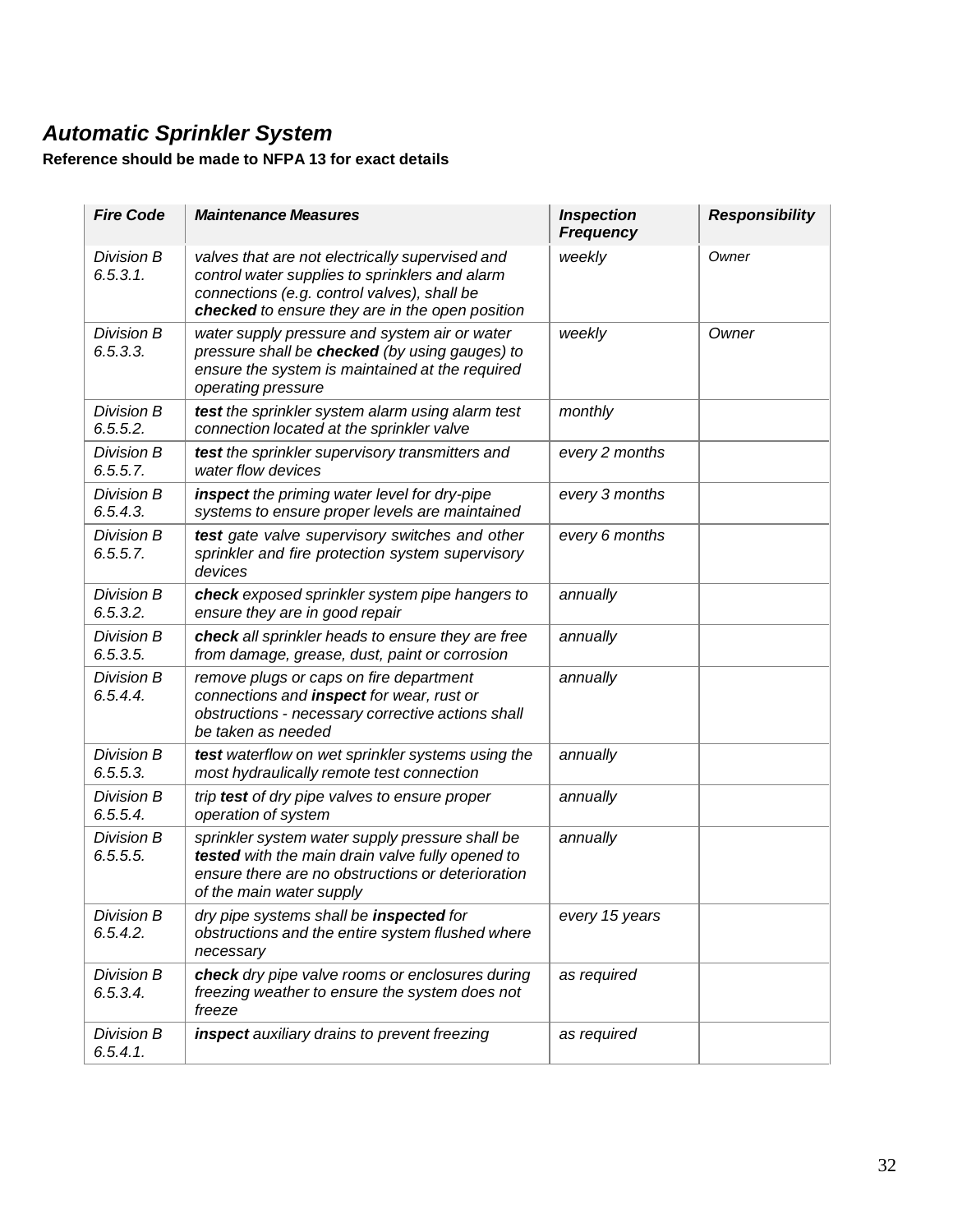## *Standpipe & Hose Systems*

#### **Reference should be made to NFPA 25 for exact details**

| <b>Fire Code</b>       | <b>Maintenance Measures</b>                                                                                                                                                                         | <b>Inspection</b><br><b>Frequency</b> | <b>Responsibility</b> |
|------------------------|-----------------------------------------------------------------------------------------------------------------------------------------------------------------------------------------------------|---------------------------------------|-----------------------|
| Division B<br>6.4.1.1  | Plugs and caps to be removed annually and the<br>fire department connections inspected for wear,<br>rust, or obstruction                                                                            | annually                              |                       |
| Division B<br>6.4.2.1. | Hose stations are to be checked to ensure they<br>are in the proper location all the equipment is in<br>place and operable                                                                          | monthly                               |                       |
| Division B<br>6.4.2.4. | Hose valves are to be inspected annually to<br>ensure there is no leakage                                                                                                                           | annually                              |                       |
| Division B<br>6.4.2.5. | inspect hose annually and replaced on the rack                                                                                                                                                      | annually                              |                       |
| Division B<br>6.4.3.5. | Flow and pressure tests shall be conducted at<br>the highest and most remote hose valve or hose<br>connection to ensure that the water supply for<br>standpipes is provided as originally designed. | annually                              |                       |
| Division B<br>6.4.2.5. | inspect hose after each use and replace on the<br>rack                                                                                                                                              | After each use                        |                       |
| Division B<br>6.4.2.5. | inspected hose shall be replaced so that the<br>folds are not in the same places                                                                                                                    | Annually & after<br>each use          |                       |
| Division B<br>6.4.2.6. | Each hose connection shall be provide with a<br>legible sign reading "FIRE HOSE FOR USE BY<br><b>TRAINED PERSONS ONLY"</b>                                                                          | annually                              |                       |
| Division B<br>6.4.1.6. | Inspection, testing & maintenance shall<br>conform to NFPA 25 "Standard for the Inspection,<br>Testing & Maintenance of Water-Based Fire<br><b>Protection Systems"</b>                              | Various                               |                       |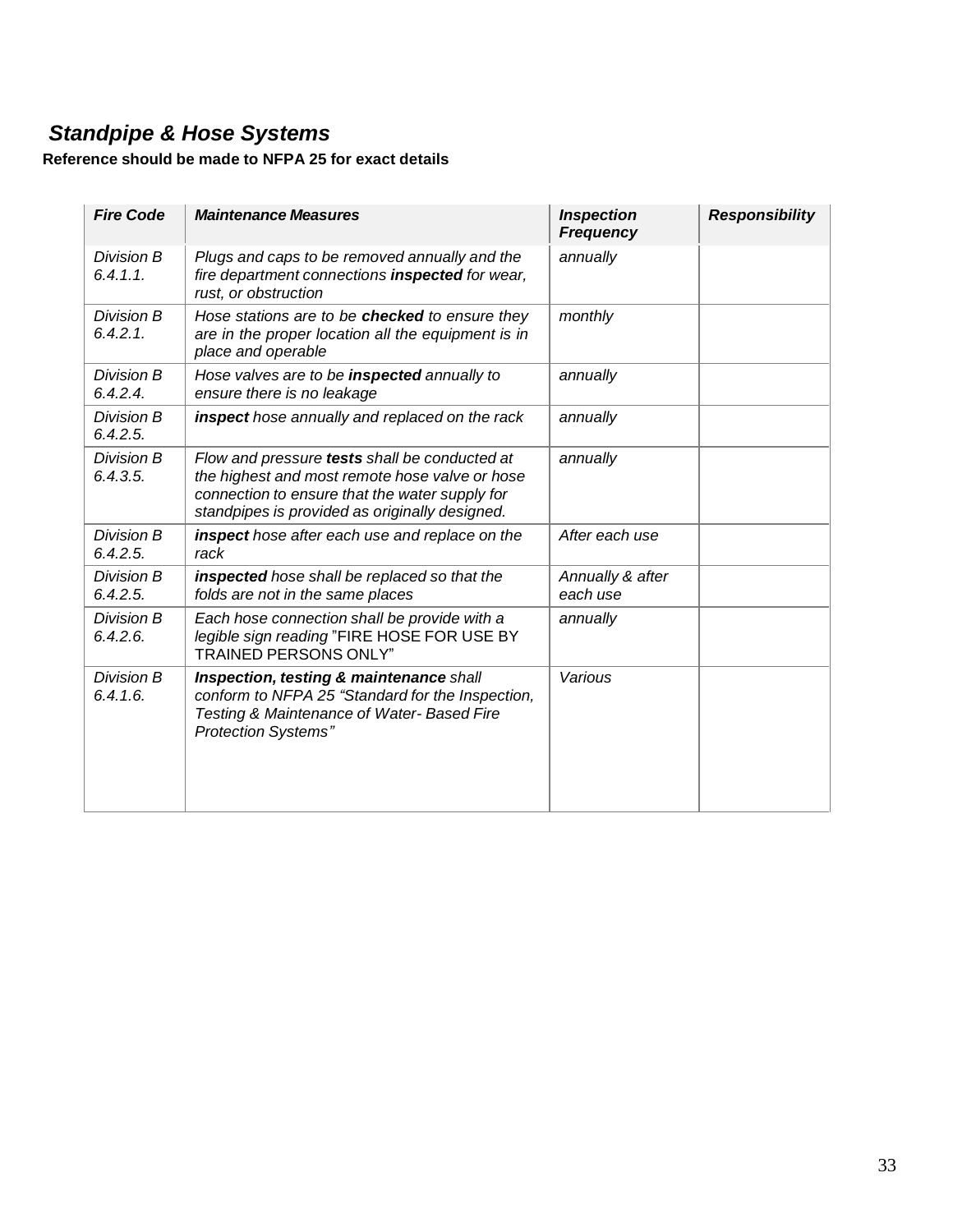## *Water Supply for Fire Fighting*

| <b>Fire Code</b>          | <b>Maintenance Measures</b>                                                                                                                                                   | <b>Inspection</b><br><b>Frequency</b> | <b>Responsibility</b> |
|---------------------------|-------------------------------------------------------------------------------------------------------------------------------------------------------------------------------|---------------------------------------|-----------------------|
| Division B<br>6.6.3.2.    | check the temperature of pump room during<br>freezing weather                                                                                                                 | daily                                 | Owner                 |
| Division B<br>6.6.2.2.    | tank heating equipment and accessories shall be<br>checked daily during freezing weather to ensure<br>that they are in operating condition and that<br>heater valves are open | daily                                 | Owner                 |
| Division B<br>6.6.1.2.    | inspect valves controlling fire protection water<br>supply to ensure they are wide open and sealed<br>or locked in that position                                              | weekly                                | Owner                 |
| Division B<br>6.6.2.12.   | check water level and air pressure for pressure<br>water tanks                                                                                                                | weekly                                |                       |
| Division B<br>6.6.2.13.   | inspect relief valves on air and water supply lines<br>of pressure tanks                                                                                                      | weekly                                |                       |
| Division B<br>6.6.3.1     | check water level in fire pump reservoirs                                                                                                                                     | weekly                                |                       |
| Division B<br>6.6.3.3.    | operate fire pump at rated speed and inspect<br>component parts, as required                                                                                                  | weekly                                |                       |
| Division B<br>6.6.2.8.    | inspect water level in gravity tanks                                                                                                                                          | monthly                               |                       |
| Division B<br>$6.6.2.1$ . | inspect fire protection water supply tanks,<br>supporting structures and supply systems                                                                                       | annually                              |                       |
| Division B<br>6.6.2.7.    | inspect the cathodic protection of steel fire<br>protection water supply tanks                                                                                                | annually                              |                       |
| Division B<br>6.6.2.9.    | inspect all parts of gravity tanks to ensure good<br>repair                                                                                                                   | annually                              |                       |
| Division B<br>6.6.3.5.    | test fire pump at full rated capacity                                                                                                                                         | annually                              |                       |
| Division B<br>$6.6.5.1$ . | inspect all fire hydrants<br>(and after each use)                                                                                                                             | annually                              |                       |
| Division B<br>6.6.5.7.    | Fire hydrants water flow tested - main valve<br>opened and water flow checked                                                                                                 | annually                              |                       |
| Division B<br>6.6.2.5.    | check steel on inside and outside of fire<br>protection water supply tanks for corrosion                                                                                      | every 2 years                         |                       |
| Division B<br>6.6.2.6.    | inspect fire protection water tanks connected to<br>non-potable water supply for sediment                                                                                     | every 2 years                         |                       |
| Division B<br>6.6.2.6.    | inspect fire protection water tanks connected to<br>potable water, scrape and repaint as required                                                                             | every 5 years                         |                       |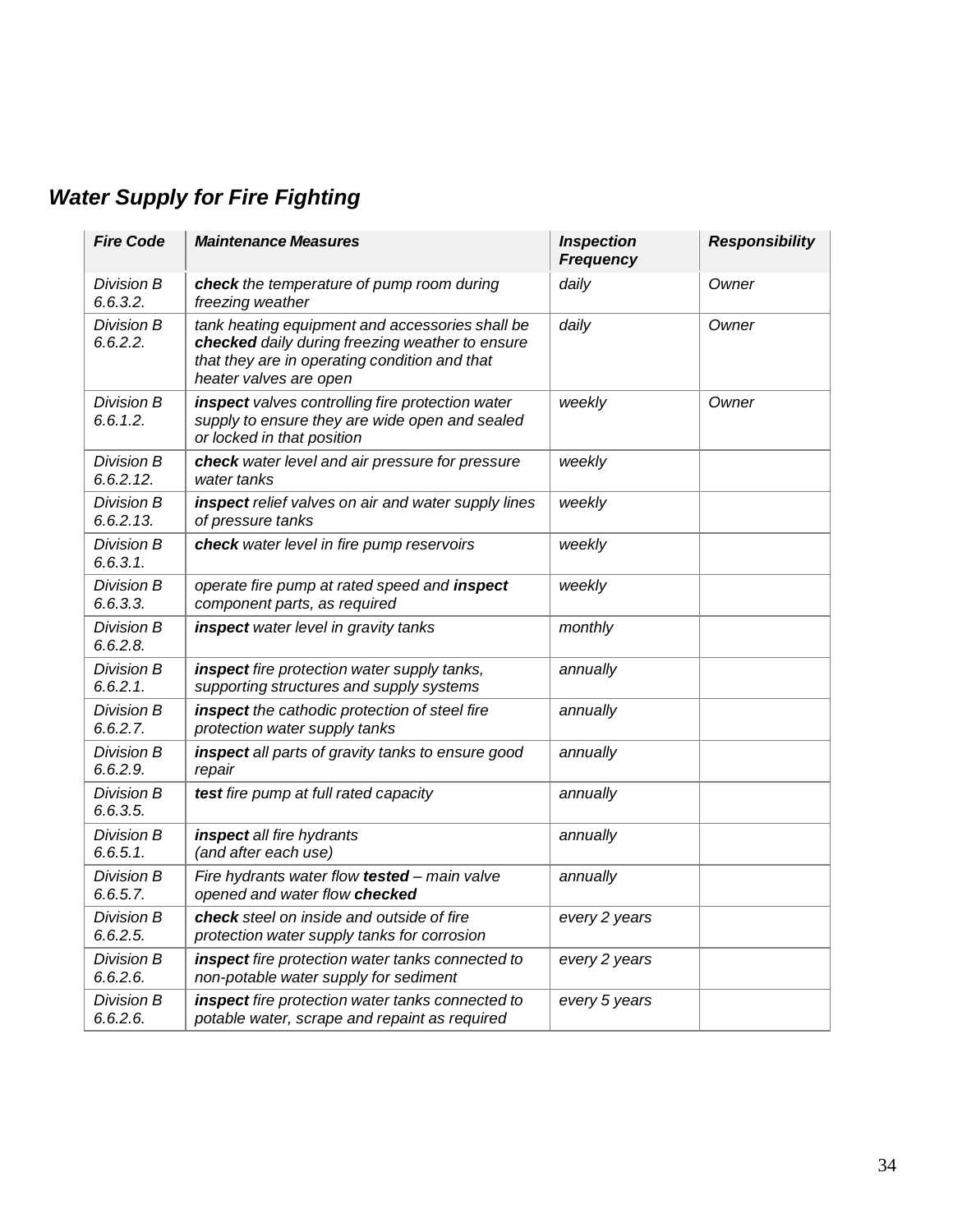## *Emergency Power Systems*

| <b>Fire Code</b>      | <b>Maintenance Measures</b>                                                                      | <b>Inspection</b><br><b>Frequency</b> | <b>Responsibility</b> |
|-----------------------|--------------------------------------------------------------------------------------------------|---------------------------------------|-----------------------|
| Division B<br>6.7.1.1 | <b>Check, inspect, test</b> all components of the system as<br>stated in Table 2 in the standard | weekly                                | Owner                 |
| Division B<br>6.7.1.1 | <b>Check, inspect, test</b> all components of the system as<br>stated in Table 3 in the standard | monthly                               | Owner                 |
| Division B<br>6.7.1.1 | <b>Check, inspect, test</b> all components of the system as<br>stated in Table 4 in the standard | every 6 months                        | Owner                 |
| Division B<br>6.7.1.1 | Check, inspect, test all components of the system as<br>stated in Table 5 in the standard        | annually                              | Owner                 |
| Division B<br>6.7.1.1 | <b>Check, inspect, test</b> all components of the system as<br>stated in Table 6 in the standard | every 5 years                         | Owner                 |

**Reference should be made to CAN/CSA C282-05 for exact details.**